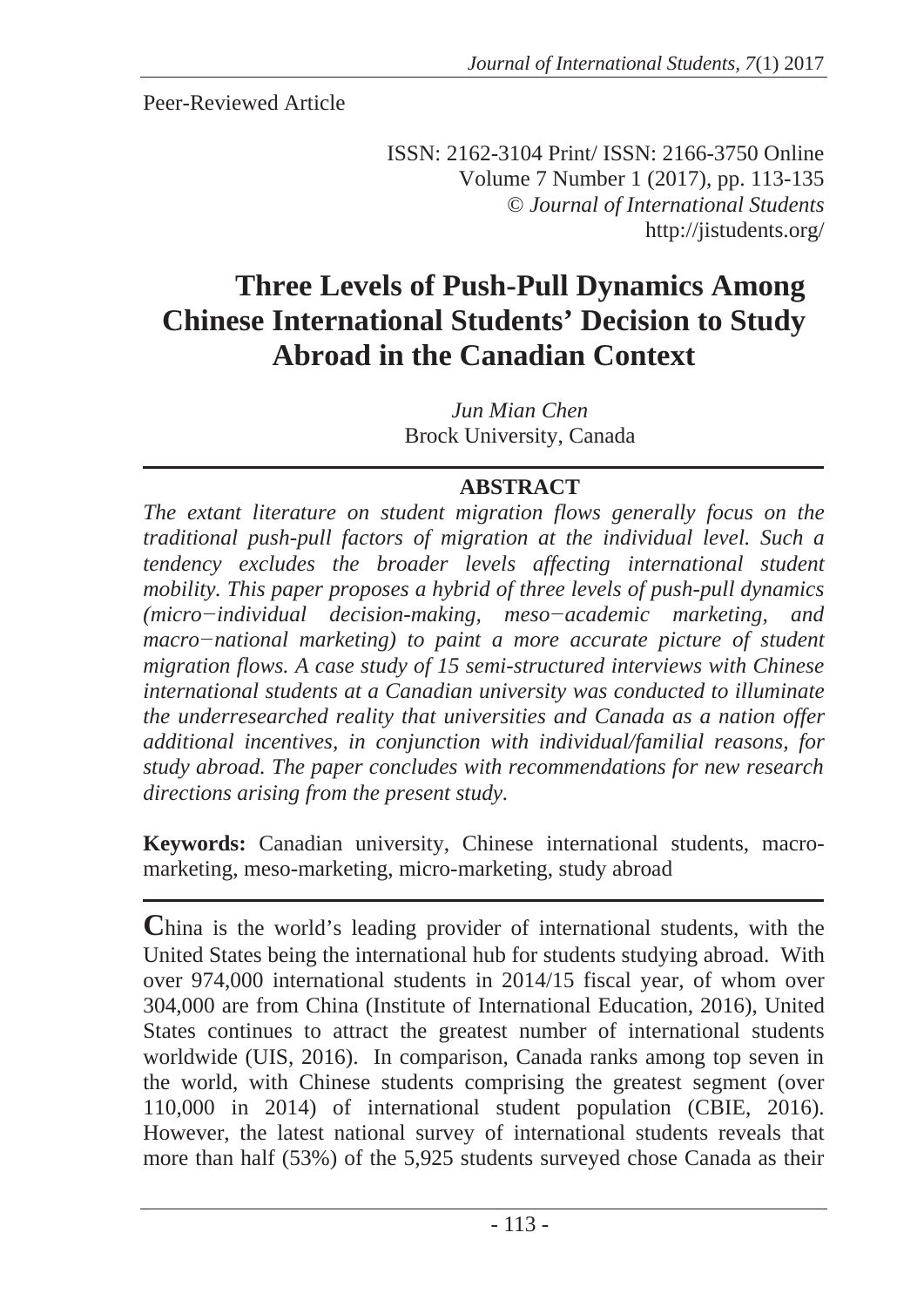first-choice country for study abroad, while only 25% preferred the United States (CBIE, 2009).

The population of international students present in Canada is at an all-time high, and it has increased from  $159.425$  in 2003 to 293,503 in 2013 (CIC, 2013, 2014a). The numbers of international students from CIC (Citizenship and Immigration Canada) is available up to year 2013; newer data is currently unavailable. In 2014, 43% of all international students in Canada were studying in Ontario, followed by 28.9% in British Columbia (CBIE, 2016). Pertinently, 58% of the international student population are enrolled in university-level programs, as opposed to other post-secondary (i.e., college, trades) and secondary or elementary levels (CBIE, 2016). Clearly, Canadian universities, those in Ontario in particular, have experienced tremendous growth in international student enrollment in the last decade.

The recent growth in the number of international students in Canada can be examined at three different yet interrelated levels: micro (individual decision-making processes), meso (academic marketing), and macro (national marketing). At the micro-level, Fama (2011) argued that the demand for education in Canada has sparked an increase in the number of international students who have enrolled at Canadian universities in recent years. Owing to this widely held premise, extant studies at the micro-level (e.g., Mazzarol & Soutar, 2001; Chen, 2008) have typically examined the decision-making process and students' motivation to study abroad. Nonetheless, the exploration of academic marketing, which constitutes just one aspect of the complex meso-level dynamics, is gradually growing in prominence. Meso-level studies (e.g., Cetin, 2003; Pimpa, 2005; Wilkins & Huisman, 2013) point to the reality of decreased government funding, which in turn creates the need for universities to increasingly compete for the international student market, as the panacea for individual institutions' financial slump. As a case in point, in 2008, the University of Toronto reported a loss of \$1.3 billion, while York University lost 19% of its \$300 million endowment fund (Canadian Federation of Students-Ontario, 2010). These large amounts of money exemplify the seriousness of the financial difficulties experienced by even some of the most reputable universities in Canada. Finally, studies that have explored this phenomenon at the macrolevel, while limited, tended to focus on the role of the Government of Canada in explaining the recent growth in the international student population.

### **THEORETICAL FRAMEWORK**

The push-pull theory of international migration is a classic model that is commonly used to explain student migration, as it allows identifying push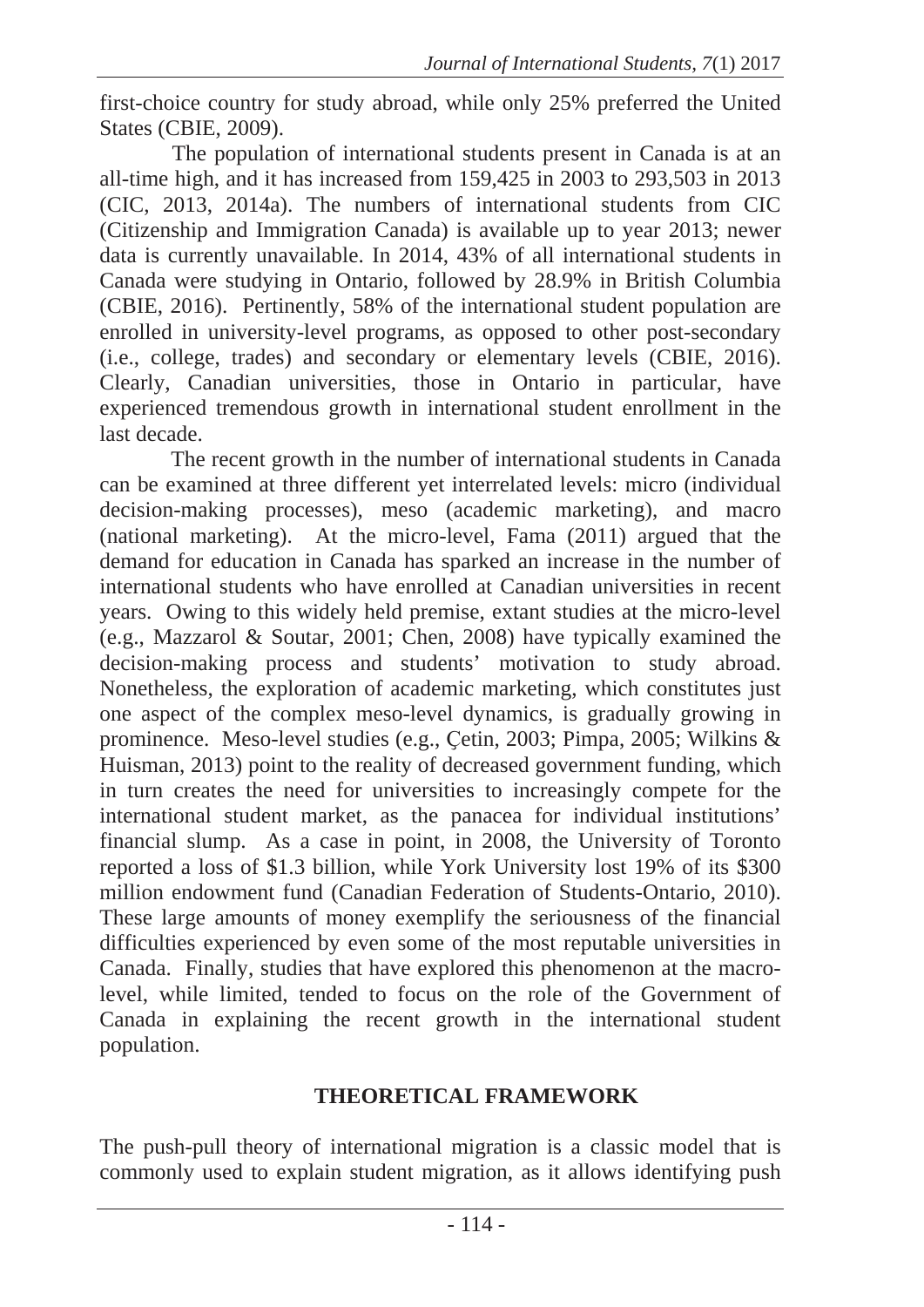and pull factors that work in conjunction to affect student decision-making (Mazzarol & Soutar, 2002). Push factors are the social, political, and economic forces within the home country that initiate a student's decision to pursue education overseas, such as high levels of student competition for university entrance due to overpopulation (Bodycott & Lai, 2012, p. 254). Pull factors, on the other hand, are those that induce students to choose one particular country over another, such as the knowledge and awareness of an institution's reputation, recommendations by peers and relatives, and ability to work in the host country (Mazzarol, Soutar, & Thein, 2001). The value of the push-pull theory stems from its ability to explicate student migration flows. The model has some drawbacks, one of which is the fact that it does not clearly distinguish between country characteristics (e.g., ability to work) and characteristics within the country (e.g., an institution's reputation, which may not correlate to the host country's appeal).

Moreover, most extant studies on international student migration flows focus on one level of analysis, such as examining push-pull factors influencing students' decision to study overseas (e.g., Mazzarol & Soutar, 2002), or marketing strategies employed by individual institutions (e.g., Mazzarol, Soutar, Smart, & Choo, 2001) for the purpose of international student recruitment. Such approach implicitly neglects the fact that students' choice to study overseas is affected by numerous, complex, and often interrelated factors that operate at several levels. For instance, the push-pull model tends to treat pull factors as immutable and clearly apparent to the students. Canada has recently started following the example of United States and Australia, where aggressive international marketing strategies have been employed, with the aim of increasing the number of international students within its borders (Michael, 1990; Mazzarol & Hosie, 1996). This paper contributes to the literature by examining these complex phenomena. In particular, it synthesizes the micro, meso, and macro levels of analysis, which are all interconnected. It also uncovers the rationales and the broader context within which Chinese students are choosing to study in Canada.

### **LITERATURE REVIEW**

### **English-Speaking Countries**

The US, the UK, and Australian literature on international students—and English-speaking countries more generally—have plentiful studies that focus on students' adjustment to the host country and the needs of international students in higher education (e.g., Hanassab & Tidwell, 2002; Bartram, 2007; Campbell & Li, 2008; Zhou & Todman, 2009; Andrade, 2010; Campbell, 2012; Cheng & Erben, 2012), as well as on migration patterns (e.g., Pan, 2010; Bodycott & Lai, 2012; Wilkins, Balakrishnan, & Huisman, 2012). Such studies are predominantly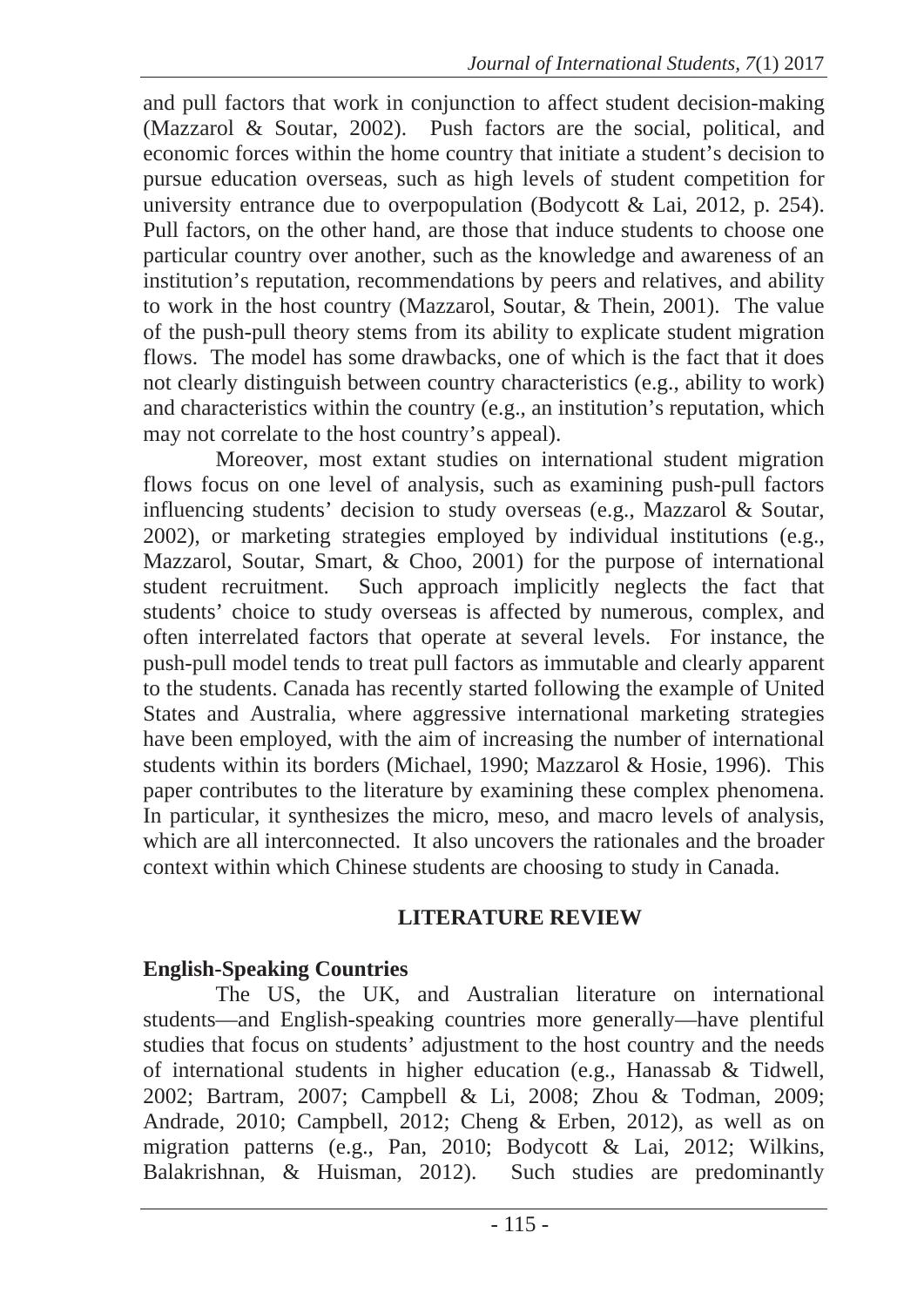conducted in the United States and the United Kingdom because these two countries have the greatest number of international students studying at their higher education institutions (UIS, 2014). Their popularity is also likely influenced by the fact that a significant number of the highest ranked universities are located in the United States followed by several prominent universities from the UK (Shanghai Ranking Consultancy, 2014). As the number of international students in Canada continues to climb, the body of research on the international student population is also likely to expand (e.g., Zhang & Zhou, 2010).

Nonetheless, given that the international mobility of students follows a distinct geographical pattern, it is no coincidence that Canada continuously receives significant numbers of international students. According to Waters (2008), the vast majority of international students choose specific English-speaking countries for their studies, such as the US, the UK, Australia, Canada, and New Zealand.

### **Micro-level Factors Affecting Student Mobility: Decision-making and Motivation to Study Abroad**

Given that the paper aims to draw more attention to the meso- and macro-level factors influencing student migration, only a brief review of the micro-level factors will be given. Essentially, every decision to study abroad is made by the individual student, often with input from his/her immediate family (Mazzarol & Soutar, 2001; Bodycott, 2009; Bodycott & Lai, 2012). The role of parents in a Confucian society, such as mainland China, is especially important because Confucianism is the cornerstone of traditional Chinese culture, upon which the decision to study abroad is in part based on. In mainland China, a strict parent-child relationship prevails and even adult children must respect and obey their parents (Bodycott, 2009). Thus, most of the decision-making involves parents and other relatives. When deciding to study internationally, most students would go through four distinct stages: clarifying the intention to study internationally, choice of country in which to study, the selection of an institution, and the choice of the city (Mazzarol & Soutar, 2001).

### **Macro-level Factors Affecting Student Mobility: National Marketing for International Students**

National marketing in Canada is a more recent development than academic marketing. Education in Canada is primarily the responsibility of each province, while immigration visas (often referred to as Canada Green Cards by people outside of Canada), foreign affairs, and international trade are the responsibility of the federal government. The affairs of international students thus fall under the remit of both the provincial and federal government. Until recently, international students were typically recruited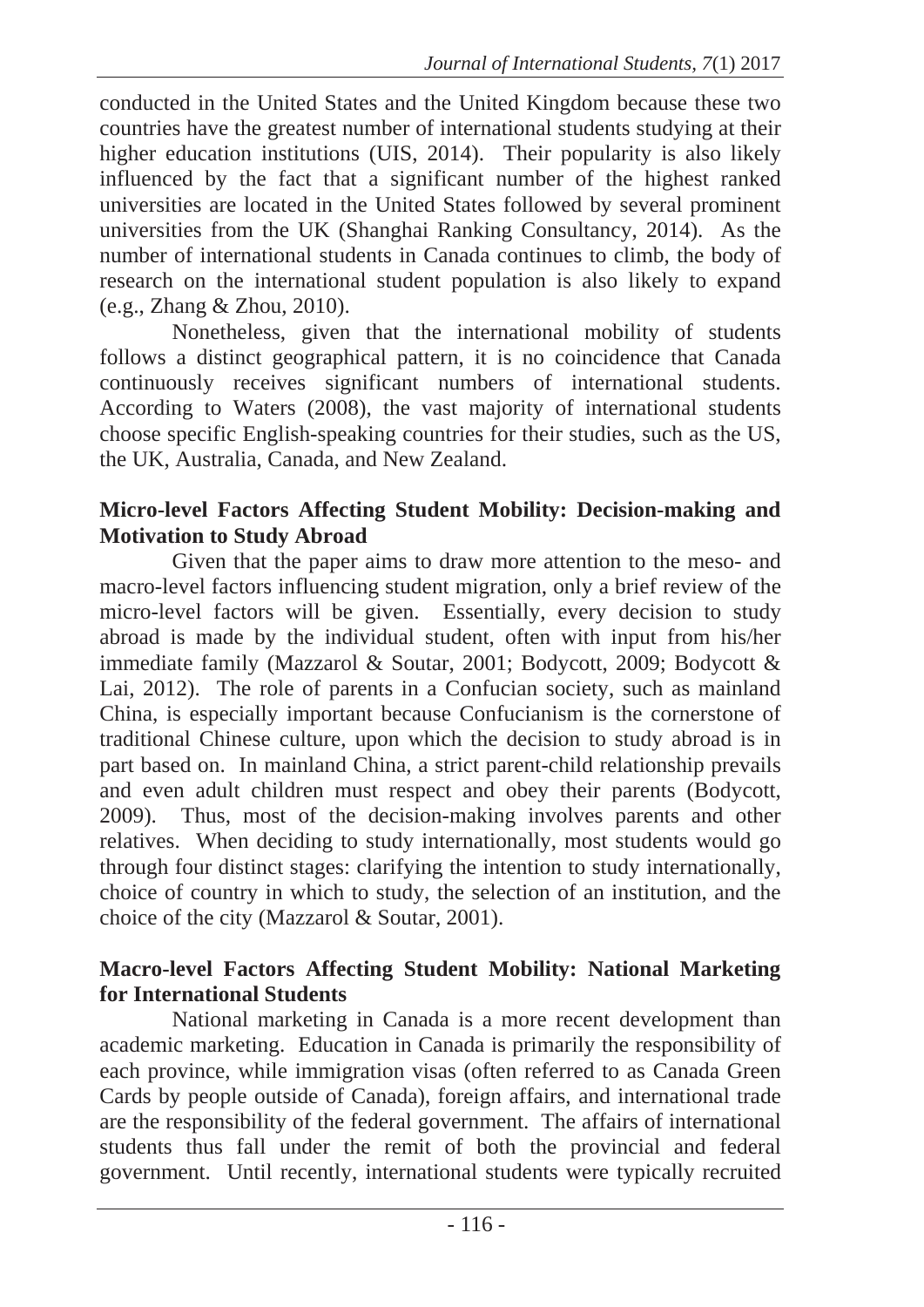by individual institutions without "a coordinated marketing effort" (Chen, 2008, p. 8) between individual institutions and Canada as a nation. In recognition of this shortcoming, the Government of Canada recently developed strategies to increase the international student intake.

### **Canada's International Education Strategy**

The Government of Canada recognizes the vital role of international education in creating jobs, economic growth, and long-term prosperity in Canada (FATDC, 2014). Thus, Canada's International Education Strategy, launched in January 2014 by the Harper government, as the most recent initiative to capitalize on international education, will allow Canada to stay competitive in the global market (as a part of Canada's Global Markets Action Plan). As noted in the final report—*International Education: A Key Driver of Canada's Future Prosperity*—issued by the Advisory Panel on Canada's International Education Strategy, "The overarching goal of an international education strategy is to brand Canada internationally as a choice destination for talented people from around the world for studying, conducting research *and potentially immigration*" (FATDC, 2012, p. 48, emphasis added). Here, the meta-message or the latent objective in the goal statement reveals attempts to link international education (i.e., international students) to immigration by retaining international students post-graduation. The immediate target, however, is to increase the number of international students from 239,131 in 2011 to more than 450,000 by 2022 (FATDC, 2014). In order to achieve the stated strategy goals, as set out in Canada's International Education Strategy, the Government of Canada acknowledged a number of aims, some of which are: to strengthen cooperation to leverage scholarships for international students, to build strategic partnerships with key countries, to work with online educators to foster greater uptake by international students, and to increase the number of international students opting to remain in Canada as permanent residents after graduation (FATDC, 2014).

### **Canadian Experience Class (CEC)**

Both Canadian Government and individual institutions use the Canadian Experience Class (CEC) as a selling feature to attract and recruit international students for whom permanent residency status in the host country is a desired goal. The Canadian Government created the CEC in 2008 to specifically target international students and migrant workers. The CEC program enables individuals in these groups who have work experience in Canada to move from temporary to permanent residency. Valiani (2013) explained, "The CEC offers the 'carrot' of permanent residency to international students and internationally trained workers of various skilled categories following the completion of, respectively, twelve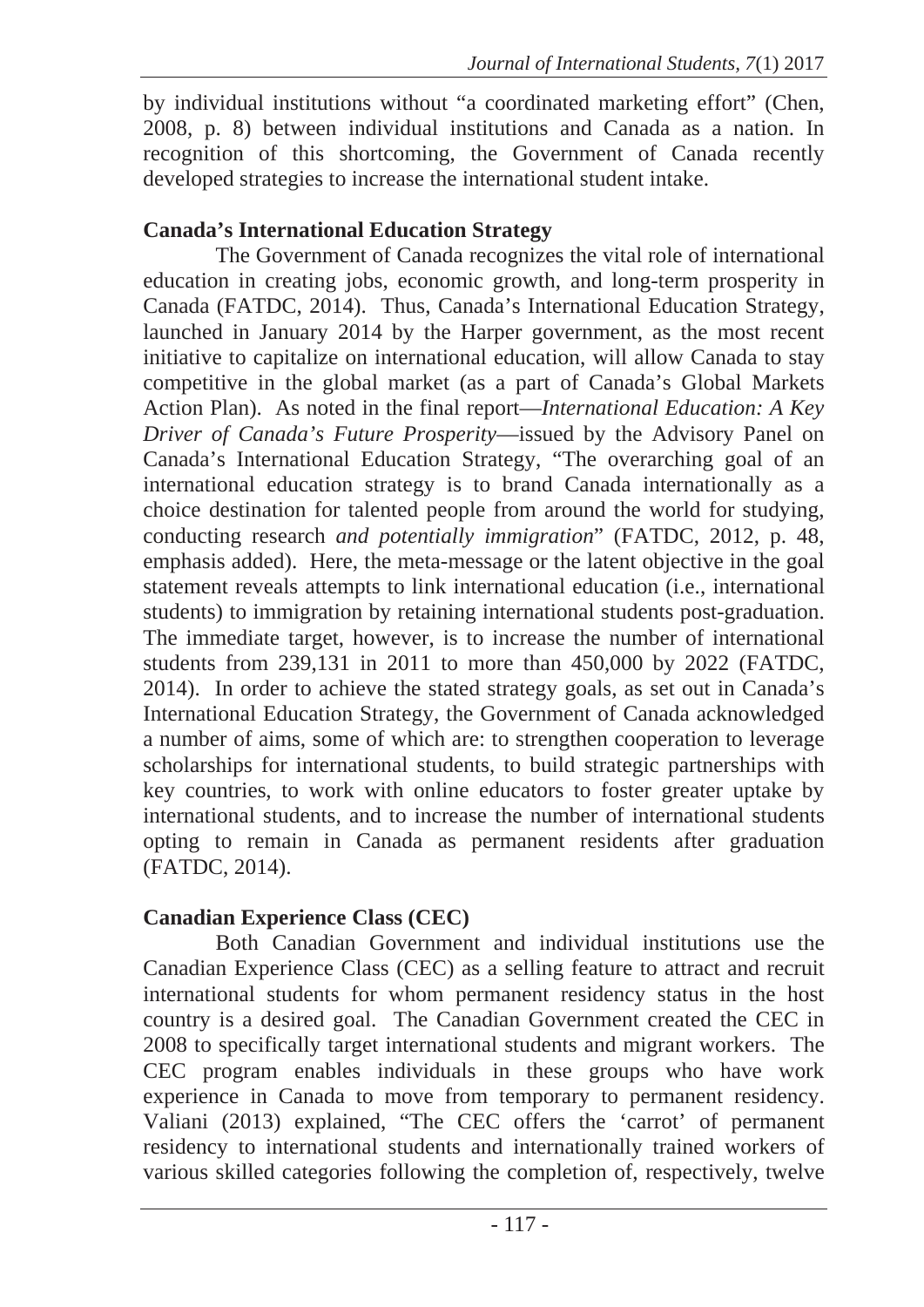or twenty-four months of work in Canada, on the basis of a temporary work authorization" (p. 62). As of January 1, 2015, those interested in applying to the CEC must go through the Express Entry system.

A recent change that was instated on May  $1<sup>st</sup>$ , 2014, which caps the total number of new CEC applications to 8,000, is in part a response to the introduction of the Express Entry, launched in January 2015 (CIC, 2014b). Express Entry is a system that manages applications for permanent residence under three federal economic immigration programs: the Canadian Experience Class, the Federal Skilled Worker Program, and the Federal Skilled Trades Program. With the Express Entry in operation, provinces are able to select the most qualified candidates and ensure that these receive immigration status (CIC, 2014c). This policy change exemplifies Altbach and Knight's (2007) point that, while students generally migrate from south to north, it is the north (in the present case Canada) that largely controls the process, as it produces the conditions upon which students' decisions to study overseas are in part based on. These policy changes are clear examples of how Canada strategically adjusts its immigration policy to offer permanent migration as an option, thus creating a significant pull factor. In other words, Canada actively facilitates the flow of international students, by adjusting conditions through immigration policy changes.

Available evidence also suggests presence of a link between choice of country in which to study and the likelihood of obtaining permanent residency upon graduation (see, for example, Baas, 2006). Thus, marketing of international education is increasingly being integrated into the migration marketing strategies, such as those pertaining to permanent residency (Baas, 2007). Put differently, the increased flow of tertiary students to Canada may not be solely based on the international education quality alone; rather, the prospect of securing a permanent residency status may in part influence international student mobility.

### **The Broader Financial Context of International Education in Canada**

Given the factors discussed above, an important question arises: what are the conditions under which a country may want to offer, or at the very least ease the process of obtaining, permanent residency status to international students? The answer lies in the economic value of international students. International education is a multi-billion dollar industry (FATDC, 2012). According to the 2012 federal government report commissioned by the Department of Foreign Affairs and International Trade Canada (FATDC), estimates pertaining to 2010 reveal several positive economic impacts of international students in Canada. In particular, the findings reveal that international students spent over \$7.7 billion on tuition, accommodation, and discretionary spending; created over 81,000 jobs; and generated more than \$445 million in government revenue (Roslyn Kunin &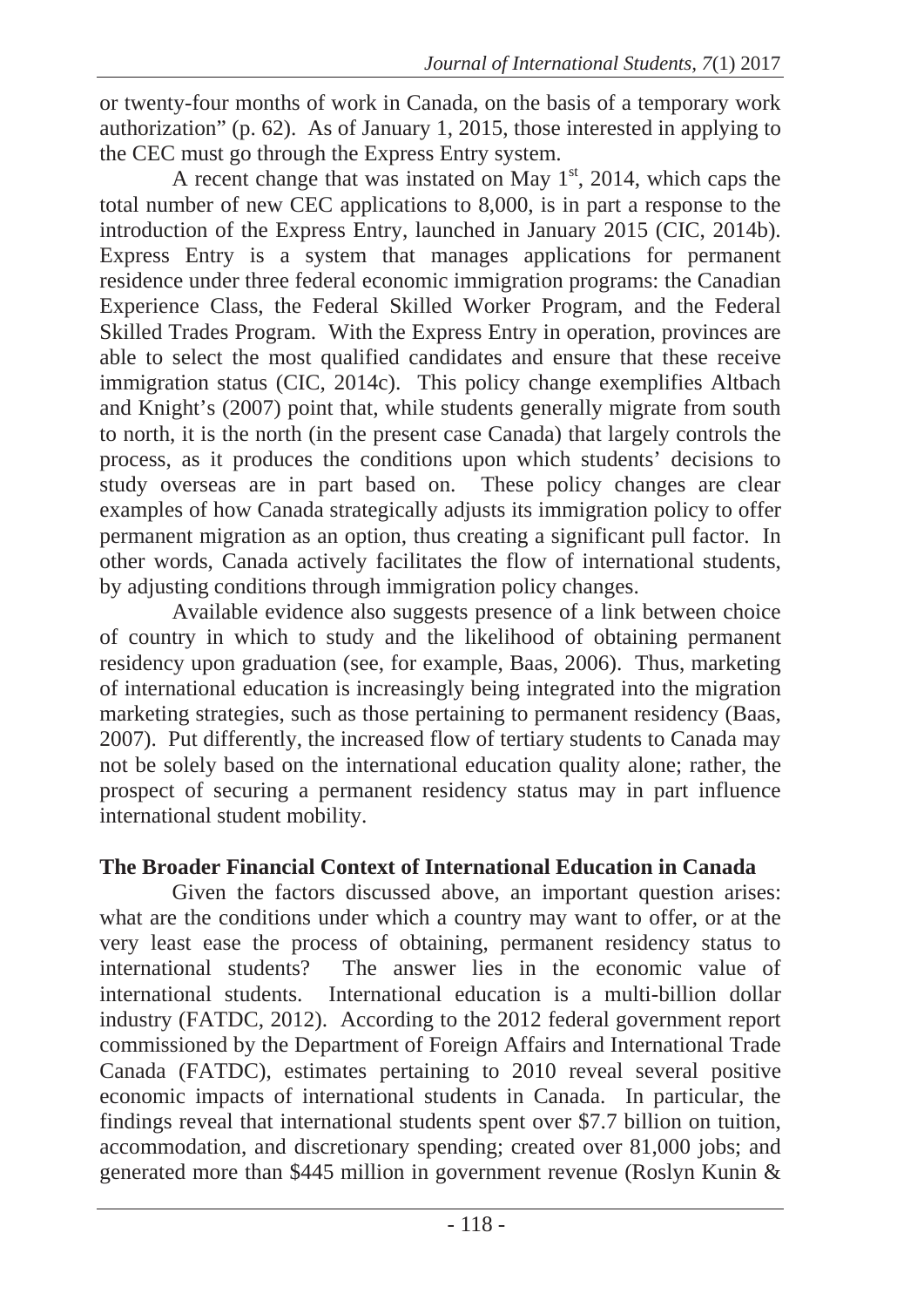Associates, Inc., 2012). The report further estimates that, in 2010, international students in K-12 and university-level education contributed over \$763 million and \$4 billion to the Canadian economy, respectively (Roslyn Kunin & Associates, Inc., 2012). Given that international tertiarylevel students are the major contributors to the economy, the Government of Canada has ample economic reasons and motives to increase the intake of international students.

### **Meso-level Factors Affecting Student Mobility: Academic Marketing for International Students**

*The Economic Impact of International Students on Individual Institutions.*  International students are also highly sought commodity for universities that are undergoing transformative changes brought on by neoliberal policies, whereby university agendas are increasingly aligning with corporate interests (Magnusson, 2000; Scott, 2000; Sidhu, 2006). In addition, institutions are increasingly under pressure to internationalize and diversify their campuses, with the main rationale that this shift would ensure that graduates are internationally knowledgeable and thus competitive beyond their borders (AUCC, 2007; Hudzik, 2010). Neoliberalism is a rather broad concept pertaining to an economic and political model of society that has risen to prominence in the 1980s (Harvey, 2005). While acknowledging several ways to interpret neoliberalism (Springer, 2012), the focus of this paper is on the policy and program framework.

Decreases in government funding have led universities to assume greater autonomy in devising methods to secure operating funds, and most have adopted increasing tuition fees as the main strategy (Magnusson, 2000; Godard, 2010). However, many also strive to increase the number of international students (Oplatka & Hemsley-Brown, 2010), and have thus started offering language programs to assist with this process. This creates an environment in which universities compete with each other to attract and retain students in order to maximize their competitiveness in the global market and to achieve a worldwide reputation as an excellent and renowned higher education institution (Oplatka & Hemsley-Brown, 2010; Newson, Polster, & Woodhouse, 2012). Hence, the competition for international students among universities characterizes the meso-level of internal competition within Canada.

*University Funding in Decline: A Brief History.* Many universities have become corporate organizations that seek to generate profit, rather than to focus on producing and disseminating knowledge for the betterment of society (Maringe, 2010). Academic internationalization is one means through which revenue can be generated in an effort to offset financial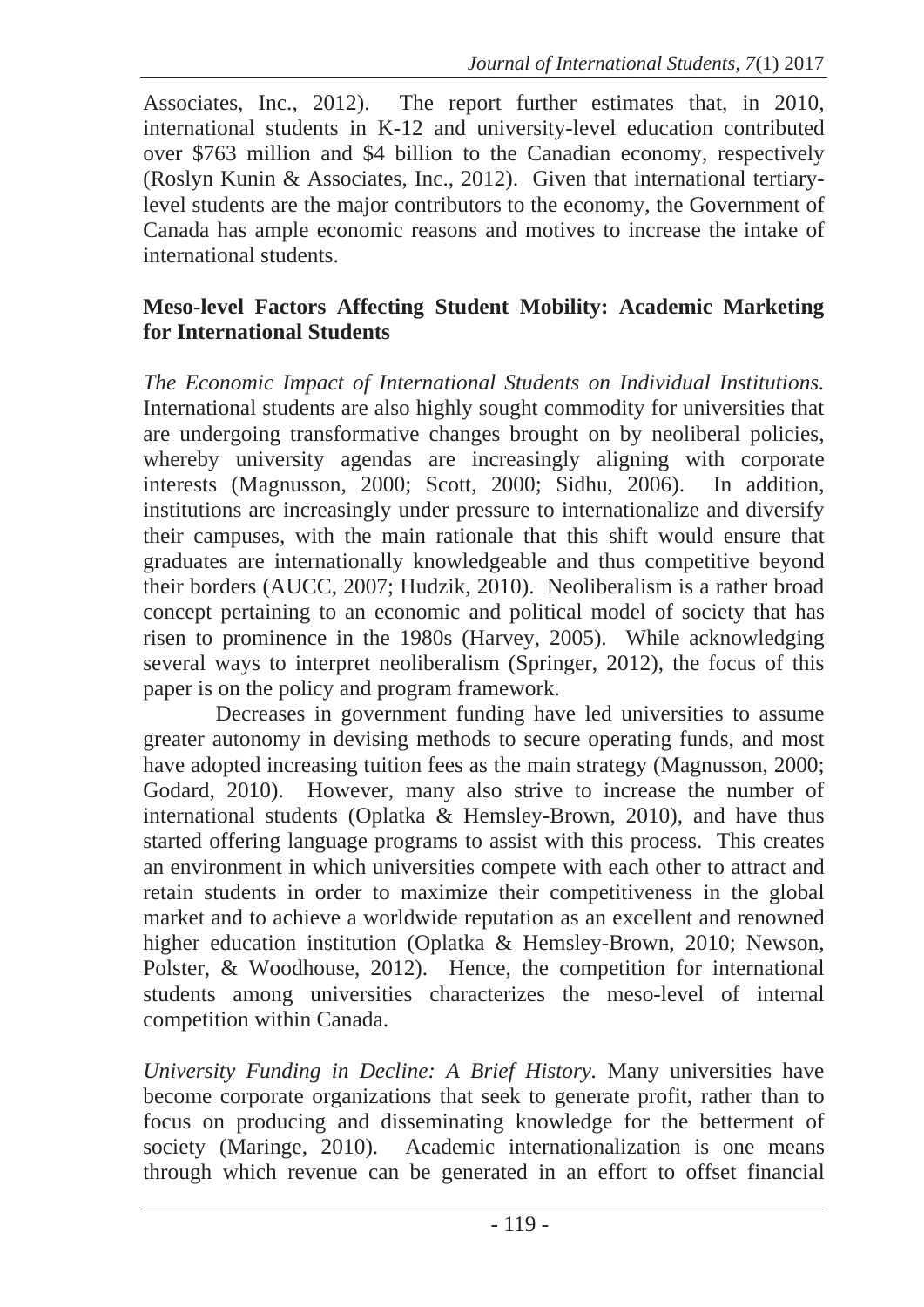concerns of the institution. This is becoming increasingly important for Canadian universities that are no longer receiving the funds they once did. In the 1960s, government funding for higher education increased, which ensured that universities could focus on education, rather than seeking to maximize revenue (Godard, 2010). From 1977 through 1996, postsecondary educational institutions, along with Canada's healthcare system, were still largely funded by the federal government through Established Programs Financing (EPF) (Teeple, 2000). The EPF was a financial program in which the federal government provided funds according to a formula based on growth of the Gross National Product (GNP) and population (Teeple, 2000). However, the decline of the Canadian welfare state since the mid-1980s has changed the formula, resulting in reduced annual funding for post-secondary education (Teeple, 2000).

Federal funding for post-secondary education significantly changed yet again in 1996, with the introduction of the Canada Health and Social Transfer (CHST). In force from 1996 to 2003, the CHST was an amalgamation of the EPF and the federal Canada Assistance Plan (CAP) into one block fund (Department of Finance Canada, 2011). While the EPF largely subsidized healthcare and post-secondary education, the CAP subsidized social assistance (Metcalfe, 2010). Although the CHST provided financial assistance to provincial and territorial governments in support of healthcare, post-secondary education, social assistance, and social welfare, owing to the system of block transfer payments, funding to post-secondary education declined.

Since 2004, the CHST has been segregated into two streams: the Canada Health Transfer (CHT) and the Canadian Social Transfer (CST), with the latter serving as the conduit for post-secondary education funding, separating it from healthcare. However, the federal lump sum transfer under the CST conceals the amount designated for post-secondary education. Moreover, the funds are now awarded (e.g., based on research merit) rather than allocated, as has been the case in the past (Metcalfe, 2010). This is one of the ways in which neoliberalism manifests itself through policies and programs.

*The Case of University-X.* This case study examines the increased number of international students studying at a small, liberal arts university in Southwestern Ontario (henceforth referred to as University-X), contextualized against the backdrop of increasing body of international students present in Canada. University-X serves over 17,000 undergraduate and graduate students. The university has secured a positive reputation among locals, as well as internationally via branding, and it provides one of Canada's largest Business co-op program. Like many other universities, University-X actively recruits international students, particularly from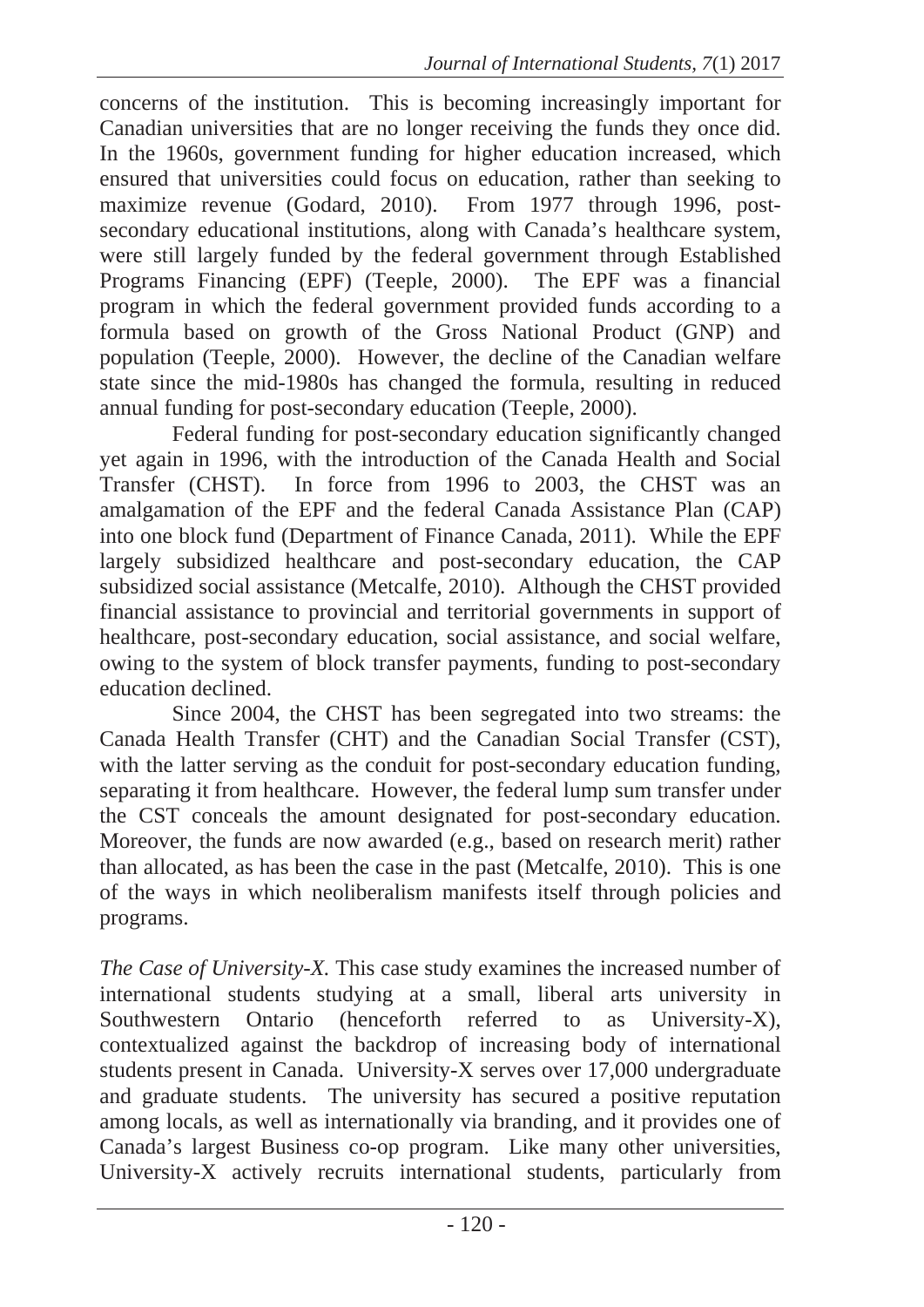China, via academic marketing. Kotler and Fox (1985) defined applying the concept of marketing to education as *"*the analysis, planning, implementation, and control of carefully formulated programs designed to bring about voluntary exchanges of values with target markets, to achieve institutional objectives" (p. 7). According to them, "Marketing involves designing the institution's offerings to meet the target market's needs and desires, and using effective pricing, communication, distribution to inform, motivate, and service the markets" (p. 7).

Kotler and Fox's framework of marketing elucidates the rationale behind University-X's effective promotion of its Business program to international students (as well as locals), which has resulted in the majority of its international students enrolling in that program.

University-X also markets its language program as much more than just an English requirement. The language program offers courses that focus on academic English and on equipping students with English skills in essay writing and reading academic texts, among others. Students also engage in sociocultural activities as a way to experience Canadian culture, such as field trips to Niagara Falls, food festivals, potlucks, and bowling, to name a few. University-X uses the language program to advertise opportunities for international students to interact with English-speaking locals. The language program constitutes one aspect of University-X's internationalization efforts (Knight, 2004), which serve two main purposes. First, it helps to recruit international students by offering academically qualified students a conditional offer into University-X's program upon completion of the language program; second, it constitutes an important stream of revenue for the university.

The purpose of the present study is to explore why Chinese international students choose to study abroad, specifically at University-X. Chinese international students are selected for this investigation because they comprise the majority of the international students at University-X, as well as worldwide. The study is guided by the research question—what factors influence international students' decision to pursue international education? The present study contributes to the extant literature in the field by examining a case example within the Canadian context to demonstrate the effect of three levels of push-pull dynamics on international migration among Chinese students looking to study abroad.

### **RESEARCH METHOD**

The ability to understand the perspective of students as closely as possible in regards to their decision-making processes is of vital importance for the present study. According to Yin (2014), a case study design is appropriate when the focus of the study is to answer "how" and "why" questions, and to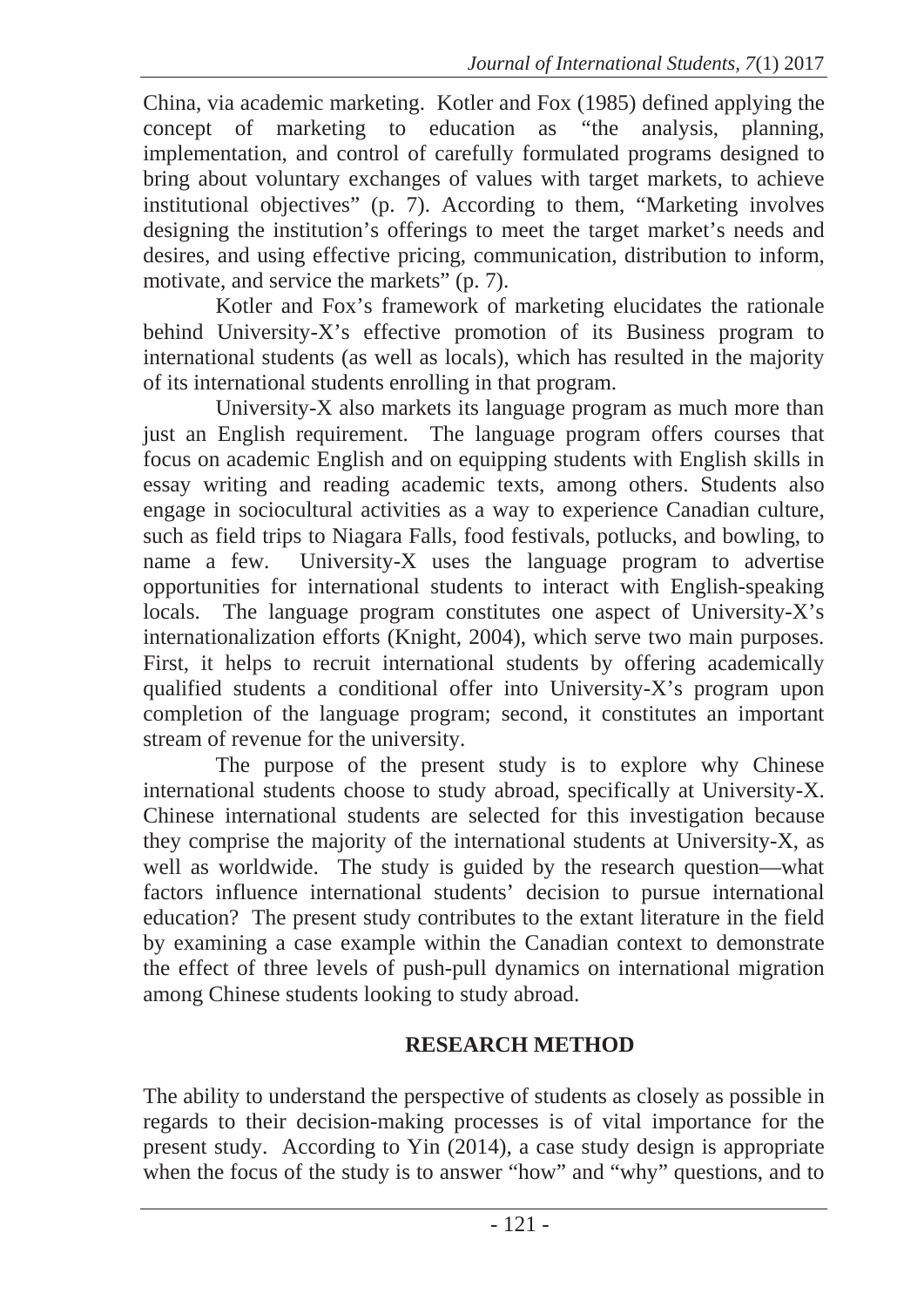uncover contextual conditions relevant to the phenomenon under study. Yin (2014) defines case study as "an empirical inquiry that investigates a contemporary phenomenon (the 'case') in depth and within its real-world context<sup> $\ddot{v}$ </sup> (p. 16). As well, a qualitative approach was selected, given its advantage over quantitative inquires when it comes to capturing a deeper understanding of students' narratives (Denzin & Lincoln, 2003).

### **Procedures**

The present study is a pilot case study with 15 Chinese international undergraduate students studying at University-X. The study participants were chosen via two recruitment strategies. The primary recruitment initiative took place through class solicitation in one of University-X's North American Studies classes. This particular course is designed to provide international degree-seeking and exchange students an introduction to Canadian society, culture, politics, history, and geography, among other important aspects. This particular course was deemed an ideal platform for recruitment, as it is open to first- and second-year international degreeseeking and exchange students only. Students' interest in the study was very high and interviews started on the day of the in-class recruitment.

The second recruitment strategy comprised of snowball sampling. At the end of each interview participants were asked if they knew of any Chinese international students whom they thought might have been interested in the study. The snowball method proved to be effective because this population of students is typically difficult to locate (Amit & Riss, 2007). To qualify for participation in the study, students had to be undergraduate degree-seeking international students, rather than exchange students, from China. To satisfy this condition, participants self-declared at the beginning of each interview.

### **Research Instruments and Participants**

Two data collection instruments were used to gather the information required to meet the study aims. The first involved questionnaires, which solicited demographic information from the participating students. Each participant completed a questionnaire just prior to starting the one-on-one interview. The main research instrument comprised of individual in-depth, semi-structured, and audio-recorded interviews. Interviews were conducted in English, using a set of interview questions, and lasted 52 minutes on average. In addition, stress was minimized by not using a translator as it might have caused some students to feel slightly uncomfortable. The principal investigator of the study conducted all 15 interviews. Pseudonyms were used to ensure confidentiality.

The cohort consisted of two males and thirteen females, all of whom were interviewed from April 3rd to April 16th, 2013. At the time of the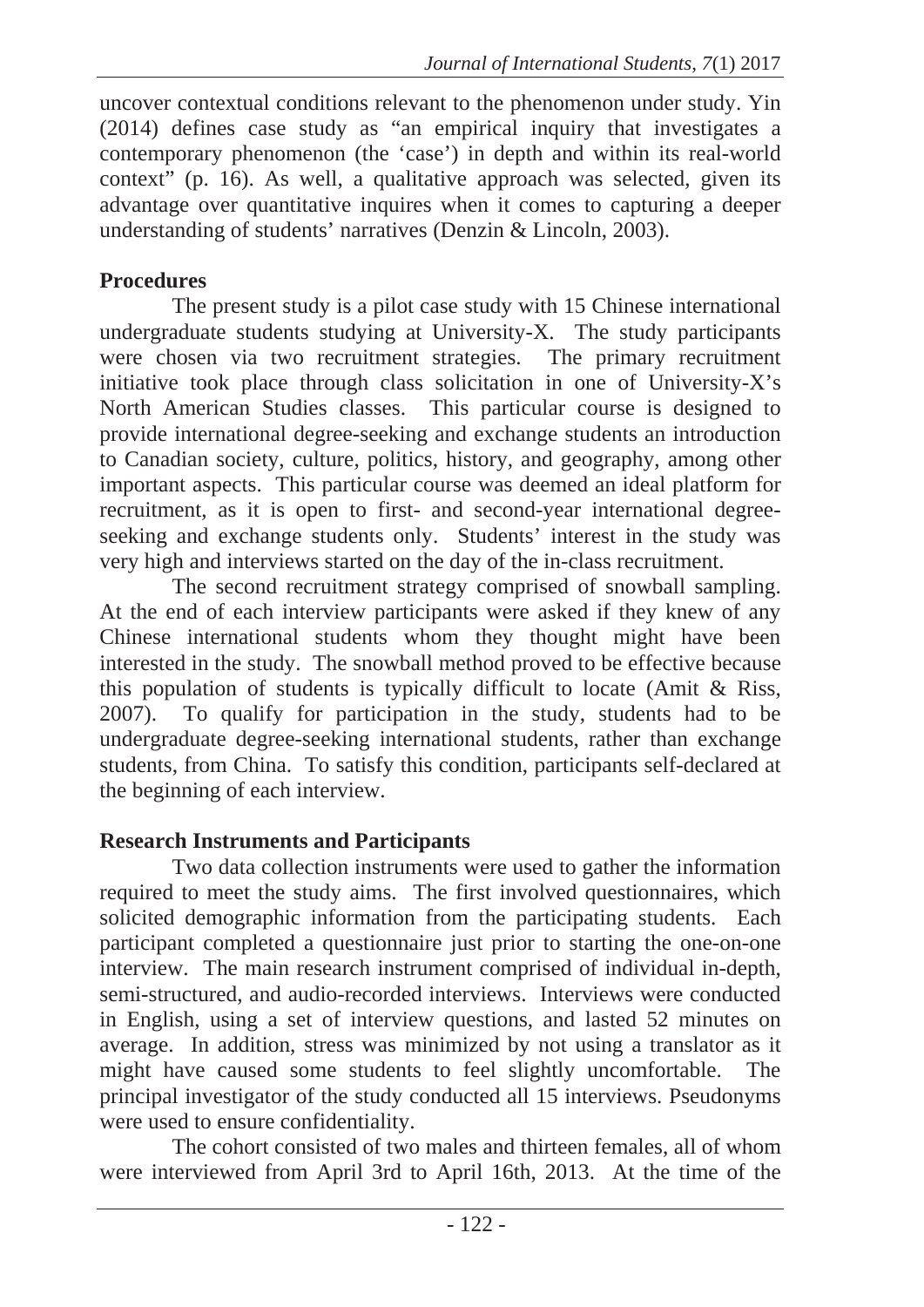study, all participants were 18 to 20 years old and all but one was first year students. The majority of the students were studying either Bachelor of Business Administration (BBA) or Economics. The only two exceptions were a student pursuing a double major in BBA and Financial Math, and a first-year Biology major student. All but two students finished University-X's language program prior to studying at the university.

### **Qualitative Descriptive Research Design**

The present study examines students' decision-making processes through the symbolic interactionist framework, or the perspective that students construct their own actions, which are deliberate and intentional, as a result of social interaction with others as well as their environment (Handberg, Thorne, Midtgaard, Nielsen, & Lomborg, 2015). Adopting a qualitative descriptive research design ensured that a comprehensive understanding of reasons that motivated students to study in Canada, and specifically University-X, could be obtained. According to Sandelowski (2000), qualitative descriptive studies are best suited when the aim is to present a comprehensive summary of the data in everyday language, rather than interpret events and meanings in other terms.

## **Data Analysis**

Data analysis follows a bottom-up approach, otherwise known as inductive analysis. Inductive analysis refers to the generation and emergence of categories, themes, and patterns that come directly from the data (Denzin & Lincoln, 2003). The first step in the data analysis was open coding, resulting in common themes, which were subsequently refined and narrowed into central themes (van den Hoonaard, 2012). These themes led to several sensitizing concepts, including competition, pressure, disappointment, reputation, English, friends, homestay, and Canadian culture.

A sensitizing concept refers to a construct developed by the participant and through the perspective of the participant, using his or her own language or expression, to convey the meaning of that construct (van den Hoonaard, 1997). From this standpoint, sensitizing concepts helped capture the meanings that the students attached to the world around them. Sensitizing concepts also complement the inductive approach to analysis because they stem from the data rather than from preconceived ideas held by the researcher (van den Hoonaard, 2012). With each sensitizing concept, a general direction was followed along which to look deeper (Blumer, 1954, as cited in van den Hoonaard, 1997, p. 2). For this reason, sensitizing concepts were quite useful, as they suggested possible areas to be analyzed, and guided the direction of the analysis.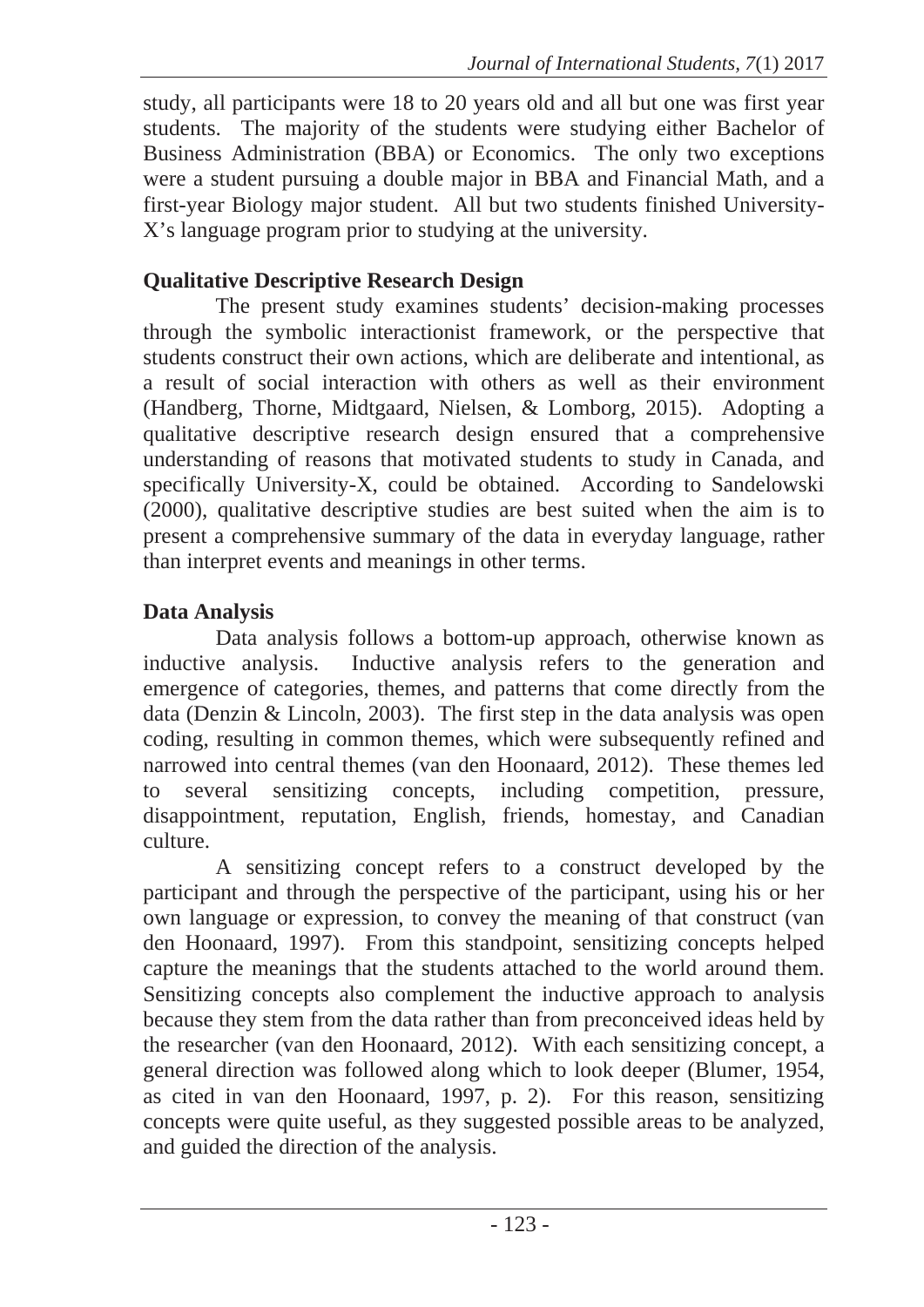### **Reliability and Validity**

Validity and reliability are important concepts in qualitative research. To help safeguard validity during the research process, Kvale (1996) recommended that studies of this type undergo seven stages comprised of thematizing, designing, interviewing, transcribing, analyzing, validating, and reporting. In the transcribing stage, for example, the researcher should choose a linguistic style that best translates the oral interviews into written form. In the analyzing (or interpreting) stage, the researcher should assess whether the analysis is sound and whether it answers the research question. The validating (or verifying) stage progresses throughout the research process. In particular, the researcher validates his/her own work by discussing the validity of the research project with others (e.g., supervisors, colleagues). Kvale's seven stages were useful guidelines to ensure the validity of the present research.

The reliability of a research project is increased by adopting methods that are consistent, dependable, and accurate. In other words, reliable measurements are those that produce the same result when repeated under similar circumstances (Gleason, Harris, Sheean, Boushey, & Bruemmer, 2010). The present study ensures reliability by maintaining consistency throughout the interviewing process, as well as in the transcription phase and data analysis.

### **Limitations**

Although the present study has reached its aims of identifying and uncovering the rationales behind Chinese students' decisions to study abroad, and specifically choosing University-X, it is affected by some unavoidable limitations. Because of the gender composition of the sample, the findings are heavily skewed towards female perspective. Similarly, it is the perspective of students from University-X's Business program which are represented, due to the participant recruitment method employed. Despite these limitations, the current study contributes to the limited literature on student migration in a Canadian context by accentuating three levels of push-pull dynamics.

### **FINDINGS**

### **(Micro) Push-Pull Factors in the Decision to Study Abroad**

The decision-making process to study internationally is complex and factors affecting its outcome are multifaceted. Most students envision studying abroad before they commence high school. One of the study participants explained that high school in China lasts three years, covering grades 10 to 12. After middle school, comprising of grades 7 to 9, students are streamed into either traditional high schools, where they will have to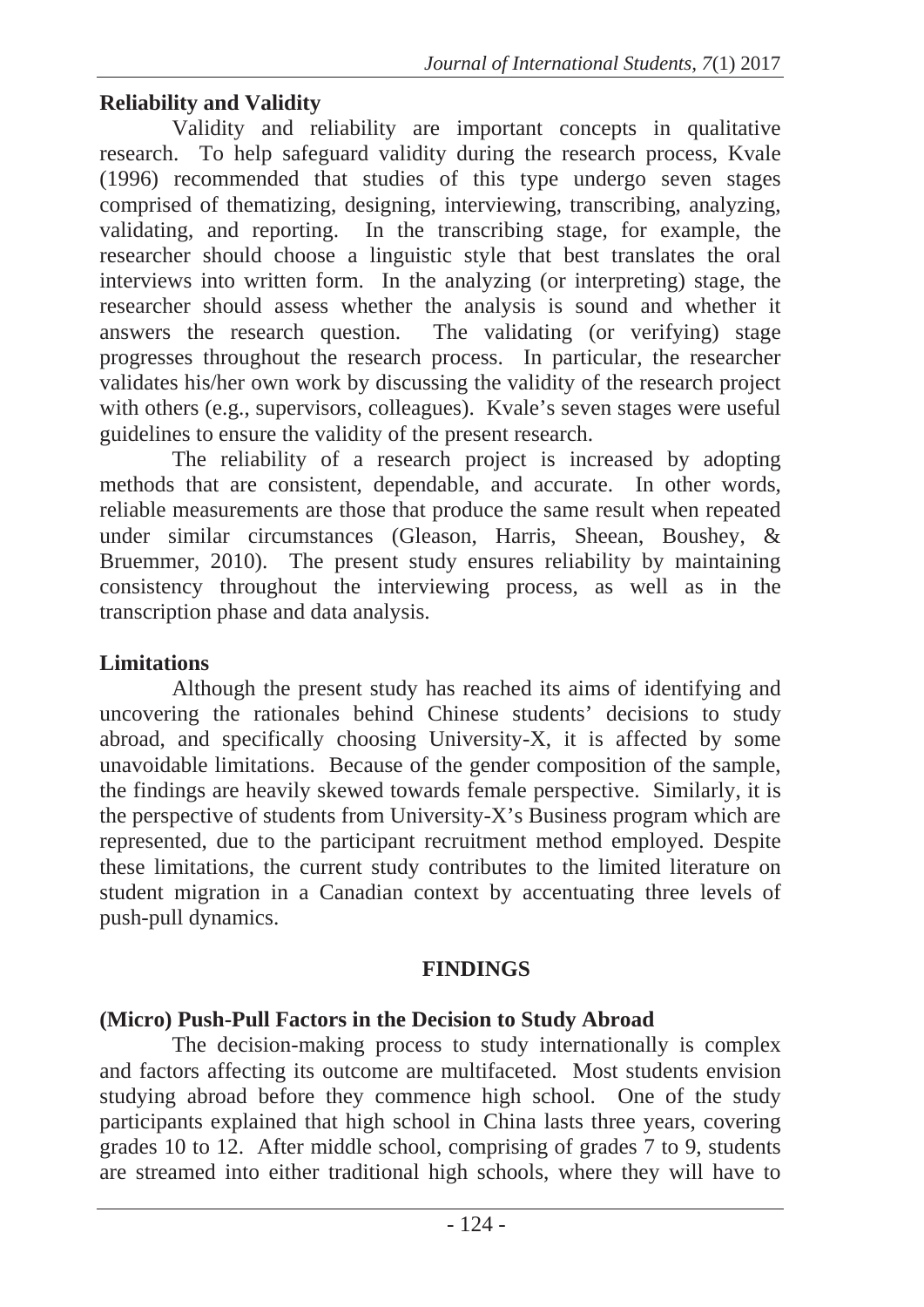take the daunting university entrance exam, or international high schools, for those who are planning to pursue further education overseas. All students who took part in the present study see the former option as highly competitive and stressful and the latter as an alternative to the pressure and competition in China. According to them, attending international high schools reduces the pressure of studying for and taking the university entrance exam at the end of high school, which is the conventional route.

The participants in this study unanimously expressed concern about the university entrance exam, which constitutes a major push factor recognized by both students and their parents in their decision to study abroad. In Chinese Confucian culture, parents take on an active role in the education of their children. Myla recalled,

> When I was in middle school, my parents decided to send me to international school, like English education system. So, I was there for three years high school study and then my dad didn't want me to take the Chinese university entrance exam 'cause it was really, really hard and then *that* exam decides your whole life. So, my dad really didn't want me to get stressed out, so he just want to send me abroad and then I was really interested in studying English, so I chose to come to Canada.

A detailed analysis of the interview transcripts revealed some variations in the onset of the decision-making process. More specifically, while eight students indicated that their parents initiated the idea of studying abroad, six interviewees stated that the idea was their own and they had to convince and persuade their parents to support it. Only one student specified that it was a mutual decision right from the outset. Despite these differences, all participants concurred that the final decision to study abroad was reached by mutual consent.

While academic streaming, high competition levels among students in China, and the pressure of the university entrance exam all constitute push factors, their effect on the students' decision to study abroad is highly interrelated with the pull factors of their target country. When asked what prompted the students to study abroad, interviewees cited expectation of new life experiences, ability to learn and improve English language skills in an English-speaking country, and a desire to make new friends from different countries, all of which coincide with pull factors at the macro and meso level.

### **(Macro) Push-Pull Factors in Selecting the Country of Destination**

The participants all had a desire to improve their English language skills, and only Canada and the United States were highlighted as the most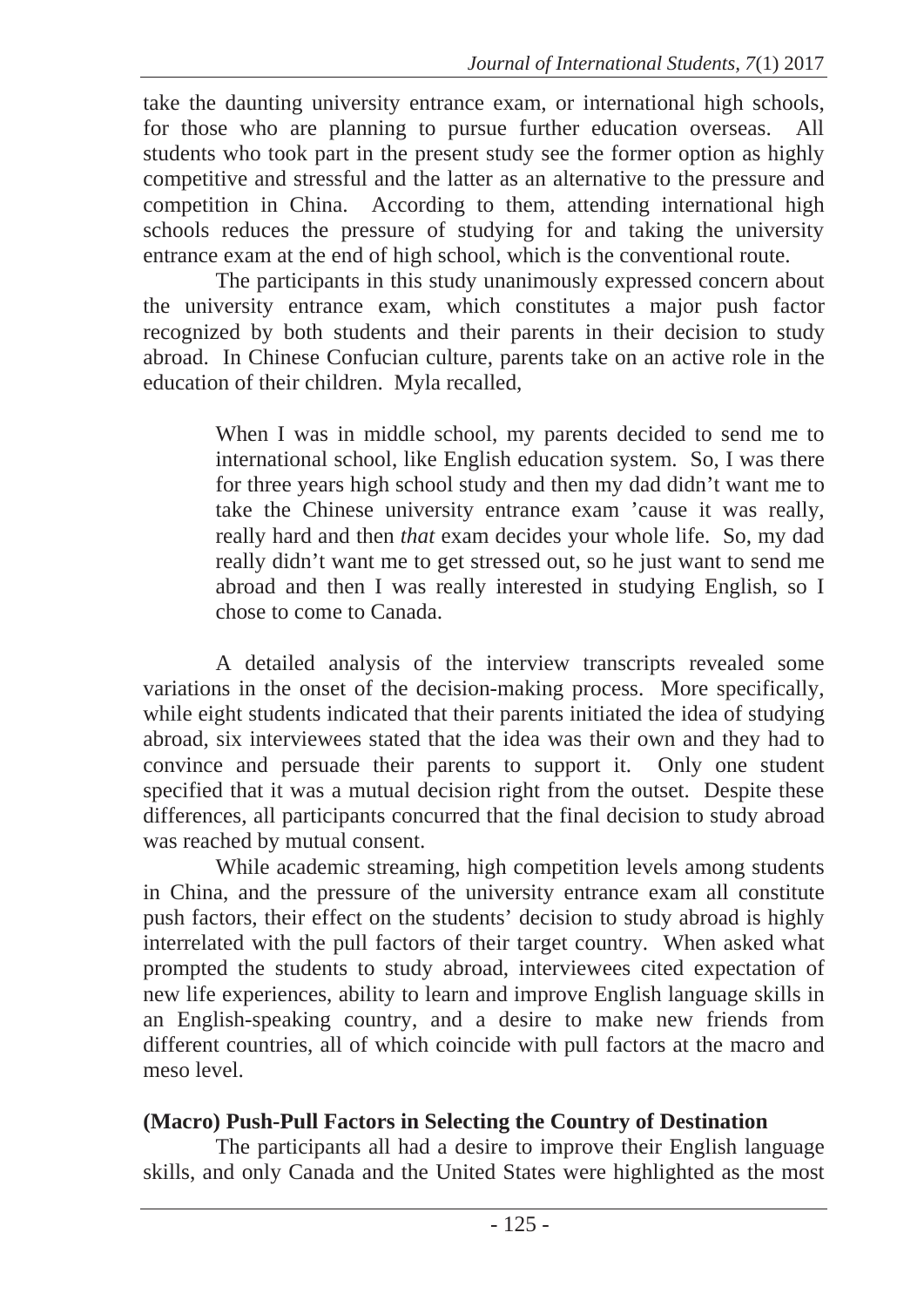suitable countries for that purpose. There was no mention of other English speaking countries. The students reveal that Canada's perceived quality of education was not a strong factor in their decision to study in the country. Instead, most students contrasted what they knew about life in Canada and the United States with that they could expect life to be if they remained in China. In Ayame's assessment,

> Canada is safe; it's safer than America. And there's less people, not like China there's a lot of people and it's quiet and it's good for our study. It's a good country for study. . . . They [parents] think, you know, North American countries are always providing a lot of opportunities for you and for you to discover. Not like China, you know.

As Ayame revealed, perceived opportunity is a key pull factor in selecting the country of destination. The discourse of the American Dream, or the Canadian Dream, within immigrant populations is principally associated with the idea of opportunities. Both Canada and the United States are believed to hold opportunities for those willing to work to achieve their goals. This system in both countries is perceived as based on meritocracy. Sora provided yet another example of how the popular discourse functions by implanting these ideas into the minds of prospective students:

> I love Biology but Biology does not have a beautiful future in China; so I think North America will be better for me, easier for me to find a job, or do the lab thing.

The data analysis revealed that all participants took the notion of attainability of the American/Canadian Dream for granted without questioning whether meritocracy applies in Canadian and the US societies practice.

Although both Canada and the United States are envisioned as a land of opportunities, the former is perceived to be a much safer place for one to study and live. Thus, while the lack of opportunities in China is a major push factor, the perception that favorable life chances are abundant in Canada is a strong pull factor in choosing Canada as the destination of choice.

In addition, the ability to work in Canada and to potentially gain immigration status is a highly attractive option. When asked about her plans, Myla responded,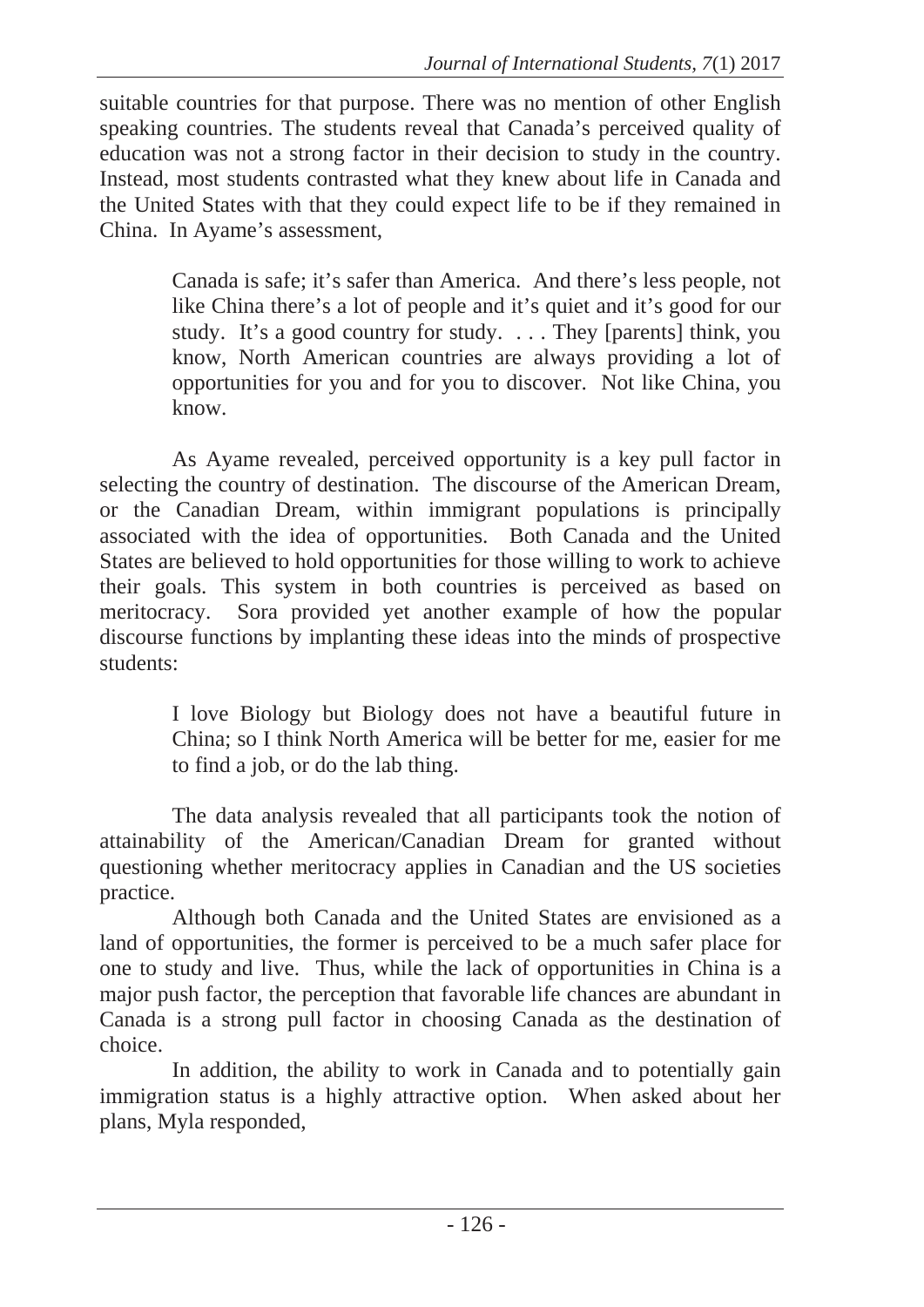I'm thinking to work here for like two or three more years after I graduate so then I can immigrate. . . I kinda want to get that Canadian citizen[ship]. I wanna stay permanently here and then bring my parents here.

Because of the recent policy changes, international students are now allowed to work on- and off-campus without a work permit. This is another incentive to study in Canada, as international students can gain valuable experience as well as lessen the financial burden on their parents.

Furthermore, students reason that being bilingual, and as fluent in English as possible, will serve them well in the job market, whether in China or in Canada, should they stay post-graduation. In fact, in China, students start learning English at a very young age. Formal instruction commences in primary school (around grade 3, depending on the province), as English is a compulsory subject, along with Chinese and Math. However, several students expressed that the English they learn in China was not very useful. Aeris described the practicality of English classes in China:

> You have to learn it [English], but I don't think it's useful. We just learn the vocabulary and we learn the skills that the Canadian people won't use now; so, actually it's just like, we won't learn how to speak and how to communicate. We just learn something on paper.

Aeris alluded to the reality that students in China learn English by way of rote-memorization. Simply learning English without engaging in natural dialogue to practice language skills hinders one's ability to communicate in a natural context in which it is used. Zanar was more explicit,

> . . . they [referring to students in China] just do the paperwork, memorizing the vocabulary, and maybe pay more focus attention on grammar; but honestly, we don't practice a lot on speaking and listening. That's why lots of Chinese students, including me, the first time come here, are afraid of speaking, open our mouth to the English speaking people . . . because we don't have experience to talk, to listen in English, just read.

In brief, all participating students stated that their desire for social interaction with native English-speaking students in an English-speaking country was one of the main reasons for choosing to study in Canada. In their view, this is the ideal way to learn and improve their English skills.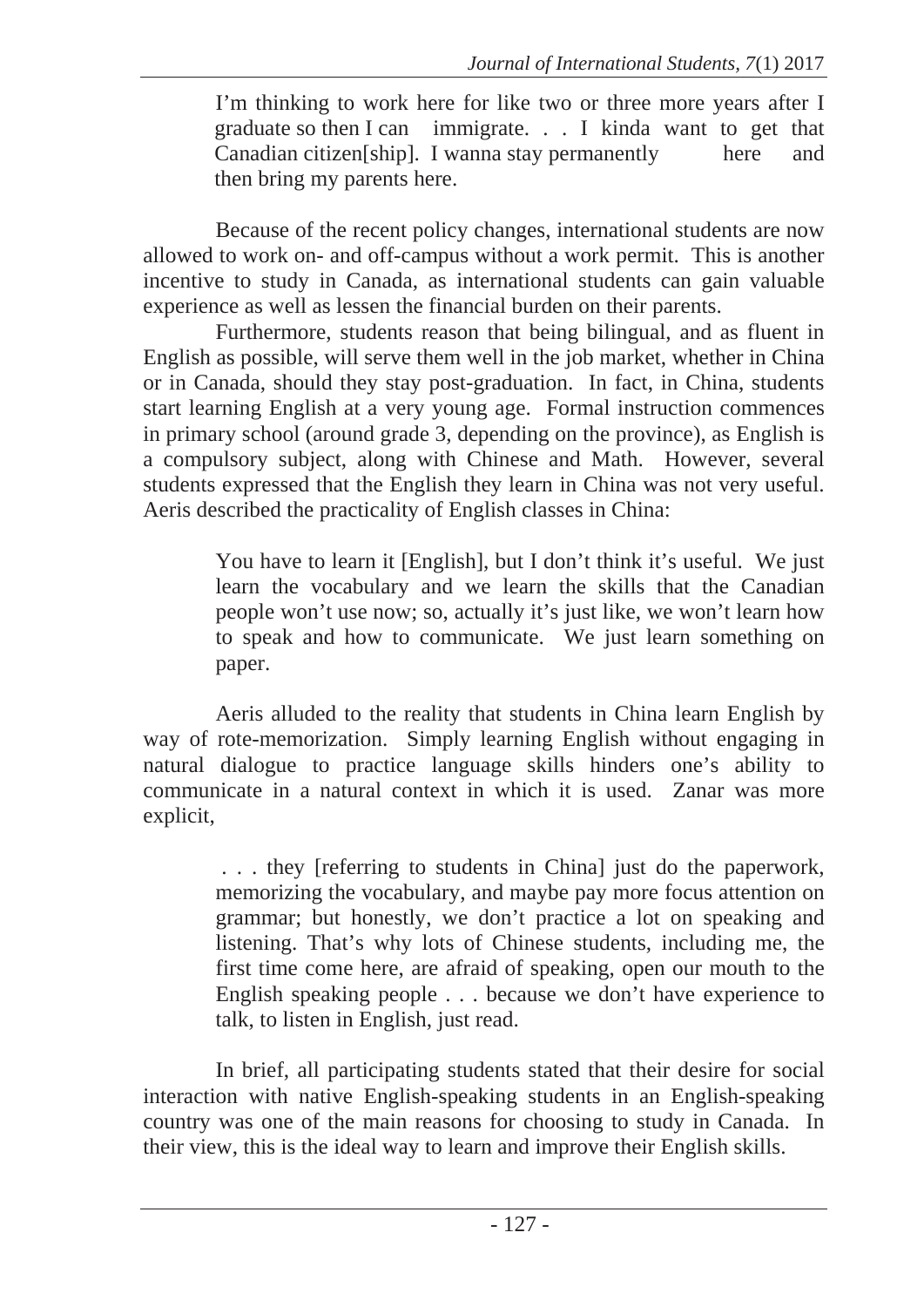### **(Meso) Push-Pull Factors in Selecting University-X as the Study Destination**

The English that students learn in China does not equip them well for academic study abroad, especially at the university level. In particular, it does not prepare them well for social/conversational interactions with English-speakers, justifying the need for attending language programs at individual institutions once students are admitted into the country of study. As Aeris explained,

> . . . you know, like we study in university, we learn how to write essays and we didn't learn before so it's kind of difficult for us to learn now.

Aeris alluded to the reality that, she experienced learning difficulties as a result of not having learned the essential writing skills early on. Thus, the lack of proper English training and the desire to study in an Englishspeaking country, where one has a chance to study among native Englishspeakers, constitute a key pull factor to studying overseas, particularly in Canada. Upon admission to University-X, as is the case with many other universities, international students must meet the university's language proficiency requirement. Thus, those that do not successfully pass the TOEFL or IELTS tests are required to complete the university's language program. The fact that 13 out of 15 participants finished University-X's language program confirms that English studied in China was not sufficient.

When it comes to selecting the university, the findings of the present study revealed that parents have more say on their child's decision to study abroad than they do on the choice of university. This decision is generally left to the student. When asked about her parent's involvement in the decision to choose University-X, Sango noted,

> . . . [when] I came to Canada and entered [University-X], my Dad's friends asked where did your daughter go and my Dad said, "Oh I don't know which university she goes to." My Dad completely does not know where I am; just know, "Oh, my daughter is in Canada right now," that's it.

While the push factors in choosing University-X were mostly personal in nature, the pull factors are numerous and diverse. Majority of the study participants contrasted the institutional ranking and status of the Chinese institutions with those of various Canadian universities. They confirmed the widely held view that graduating from a reputable international school is important for future career and life prospects. In their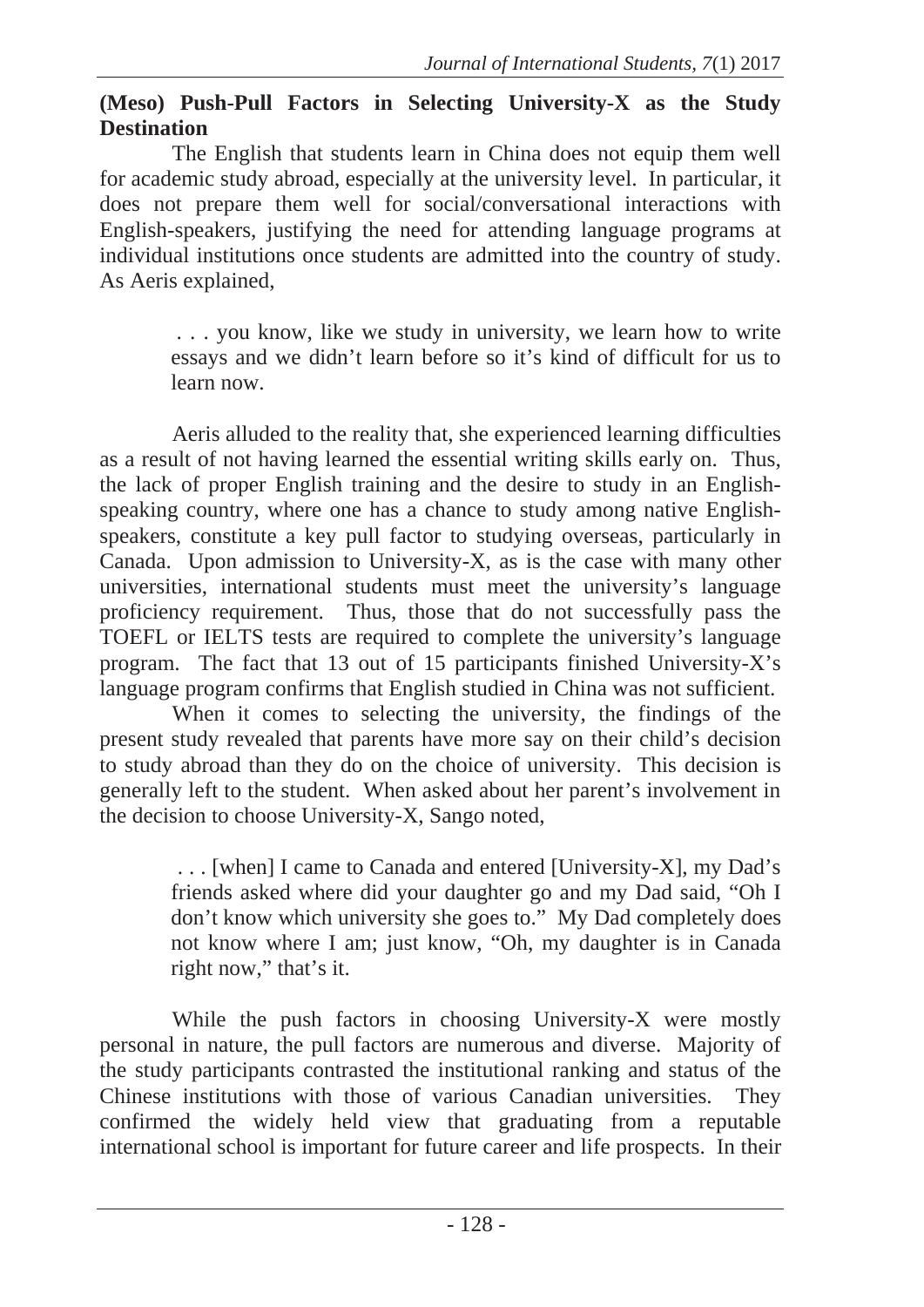individual interviews, students also explained that they gauged reputation of various institutions by looking at rankings in magazines and websites.

Both the University of Toronto and University of Waterloo are referred to by the students as internationally famous universities. On the other hand, University-X does not appear in the Shanghai Ranking (Shanghai Ranking Consultancy, 2014) as a top national university and is thus not well known in China. This appears to be highly relevant in the university choice, as noted by Aeris, when asked if Chinese employers value Canadian degrees more than their Chinese equivalents,

> It depends if the university is more famous. Like, if you do the Tsinghua University in China, if you graduate from Tsinghua University and you, or another one graduated from [University-X], maybe they'd prefer the student in Tsinghua University.

Tsinghua University is nationally recognized as a top university in Beijing, China. Yet, despite this prevalent view, the study participants still felt that gaining a degree abroad would give them advantage upon returning to China. Hence, the majority of the students are studying Business at University-X, a program for which the university has gained an international reputation.

While University-X is not considered very well known in China, there is a consensus among the students that University-X has a strong and reputable Business school. Ayame elaborated on her rationale for choosing University-X,

> I hear that [University-X's] business school is awesome. My first choice was York University, but I heard that the area is kind of . . . it's pretty dangerous 'cause there's many news, like gunshots and it happened in their university; and I can't say often, but sometimes it is. Sometimes, I think it's really a big problem so I didn't choose that school, although they sent me an offer. [University-X] is not big like University of Toronto, but I like small university; it makes me feel safer.

Even though some of the participating students felt that gaining a degree at a more reputable university, such as the University of Toronto or York University, would give them a greater advantage in life, these universities are perceived to be situated in undesirable locations. Thus, it is important to have a safe environment to study and live. In other words, University-X's location emerges as a pull factor mainly in response to an aversive factor pertaining to another university.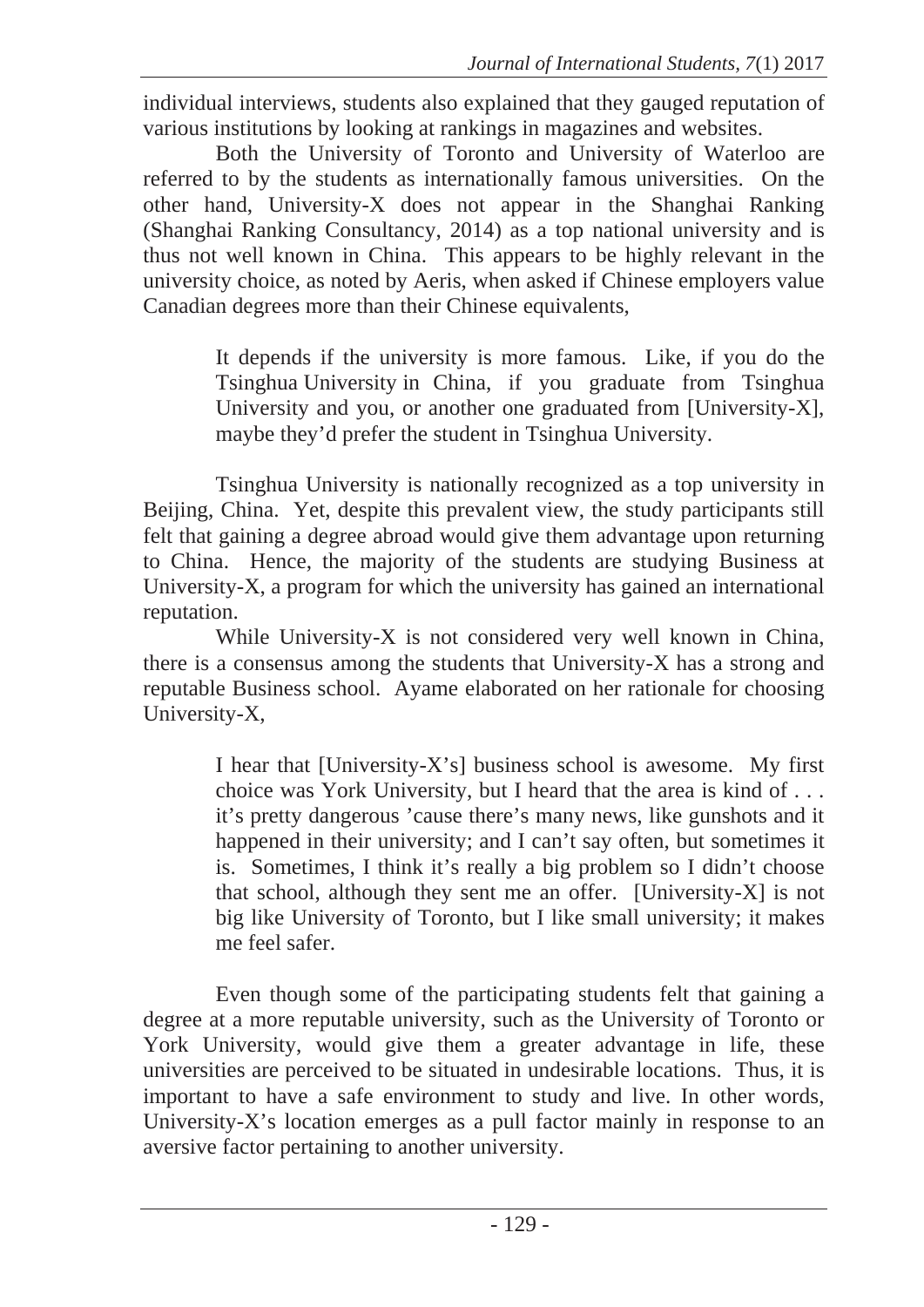### **DISCUSSION AND IMPLICATION**

The findings of the present study indicated that the four-stage process of student migration may not be as linear as posited by Mazzarol and Soutar's (2001) findings. The results challenge the prevalent view that students generally decide to study overseas first, after which they identify their preferred country, followed by an institution in which to study, and finally the city. In fact, the present study revealed that, while some students' decision-making processes did follow Mazzarol and Soutar's (2001) linear model, some participants made their decisions differently. In this particular sample, which was mostly comprised of young females, the city in which a university is situated seemed to take precedence over an institution. Given that the reputation of a university is a major criterion in selecting school, these findings suggest that the linear model may undergo further shifts in the future, as internationally reputable universities must consider their location as well, if they are to attract sufficient number of overseas students. This discernment highlights the shortcoming of focusing on the traditional microlevel aspects of the push-pull model to the exclusion of macro- and mesolevel decision-making. Conversely, accounting for all three levels of pushpull dynamics to explain students' decision to study abroad will reveal nuanced details, including the difference between country characteristics (e.g., ability to work/immigrate) and characteristics within the country (e.g., the reputation of an institution).

The study findings also revealed that students' choice of country is based upon popular discourses (e.g., the American/Canadian dream, recommendations from relatives and friends both at home and from abroad), rather than on current policy changes pertaining to international education and immigration in Canada. None of the students interviewed for this study considered Canadian policy changes when making their decision to enroll at University-X. However, it is also likely that these issues were not revealed because the interview questions did not specifically address the meso- and macro-level factors. These limitations should be addressed in further research focusing on Canada, as well as other countries. In-depth assessment of the effects that macro-level processes have on the decision to study abroad would provide a more comprehensive picture of the international student migration dynamics. Exploring this unique area may reveal new kinds of pull factors that a particular country creates, as well as aversive factors that would deter prospective international students. This research direction would extend and challenge the classical push-pull model by adding the possibility that there may be aversive kinds of push factors within a country that has been traditionally viewed as mainly creating pull factors.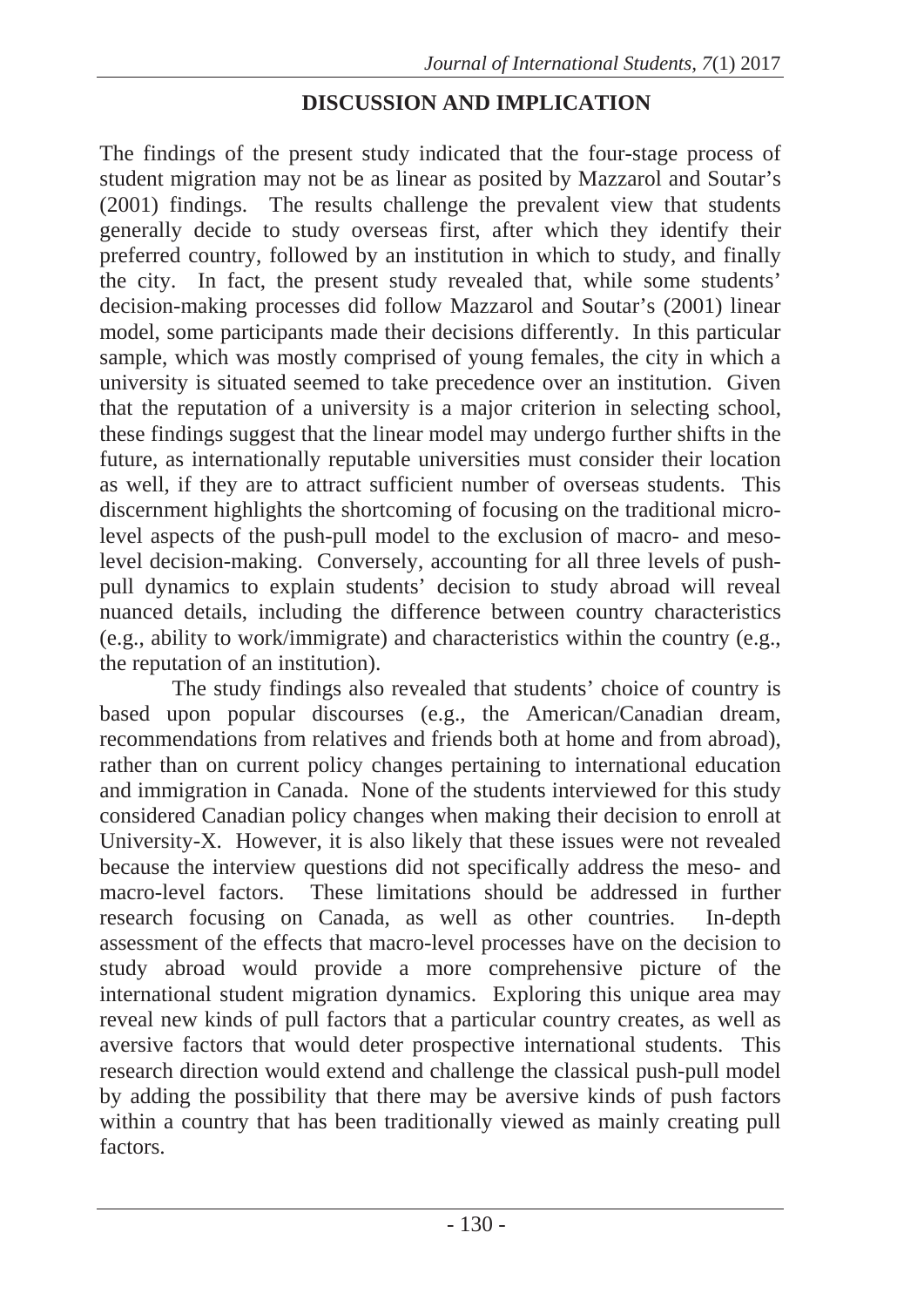The present study also offers implications for universities wishing to expand their academic marketing, which typically focuses on the benefits of their academic/language programs and campus environment. Given the findings reported here, it is evident that greater emphasis should be placed on marketing the university location and the way of life students can expect upon arrival. As well, University-X and other universities generally employ micro-marketing strategies that target a precisely defined student population (e.g., students with an interest in University-X's Business program). It is highly recommended that these be complemented by macro-marketing strategies, focusing on promoting the university image more broadly.

#### **REFERENCES**

- Altbach, P. G., & Knight, J. (2007). The Internationalization of Higher Education: Motivations and Realities. *Journal of Studies in International Education, 11*(3-4)*,* 290-305.
- Amit, K., & Riss, I. (2007). The Role of Social networks in the Immigration Decision-making Process: The Case of North American Immigration to Israel. *Immigrants & Minorities, 25*(3), 290-313.
- Andrade, M. S. (2010). Increasing Accountability: Faculty Perspectives on the English Language Competence of Nonnative English Speakers. *Journal of Studies in International Education, 14*(3), 221-239.
- Association of Universities and Colleges of Canada (AUCC). (2007). *Internationalizing Canadian campuses: Main themes emerging from the 2007 Scotiabank-AUCC workshop on excellence in internationalization at Canadian universities*. Retrieved from http://www.aucc.ca/wpcontent/uploads/2011/05/scotiabank-internationalization- workshop-2007.pdf
- Baas, M. (2006). Student of Migration: Indian Overseas Students and the Question of Permanent Residency. *People and Place, 14*(1), 8-23.
- Baas, M. (2007). The Language of Migration: The Education Industry versus the Migration Industry. *People and Place, 15*(2), 49-60.
- Bartram, B. (2007). The Sociocultural Needs of International Students in Higher Education: A Comparison of Staff and Student Views. *Journal of Studies in InternationalEducation, 11*(2), 205-214.
- Bodycott, P. (2009). Choosing a higher education study abroad destination: What mainland Chinese parents and students rate as important. *Journal of Research in International Education, 8*(3), 349-373.
- Bodycott, P., & Lai, A. (2012). The Influence and Implications of Chinese Culture in the Decision to Undertake Cross-Border HigherEducation. *Journal of Studies in International Education, 16*(3), 252-270.
- Campbell, N. (2012). Promoting intercultural Contact on Campus: A Project to Connect and Engage International and Host Students. *Journal of Studies in International Education, 16*(3), 205-227.
- Campbell, J., & Li, M. (2008). Asian Students' Voices: An Empirical Study of Asian Student's Learning Experiences at a New Zealand University. *Journal of Studies in International Education, 12*(4), 375-396.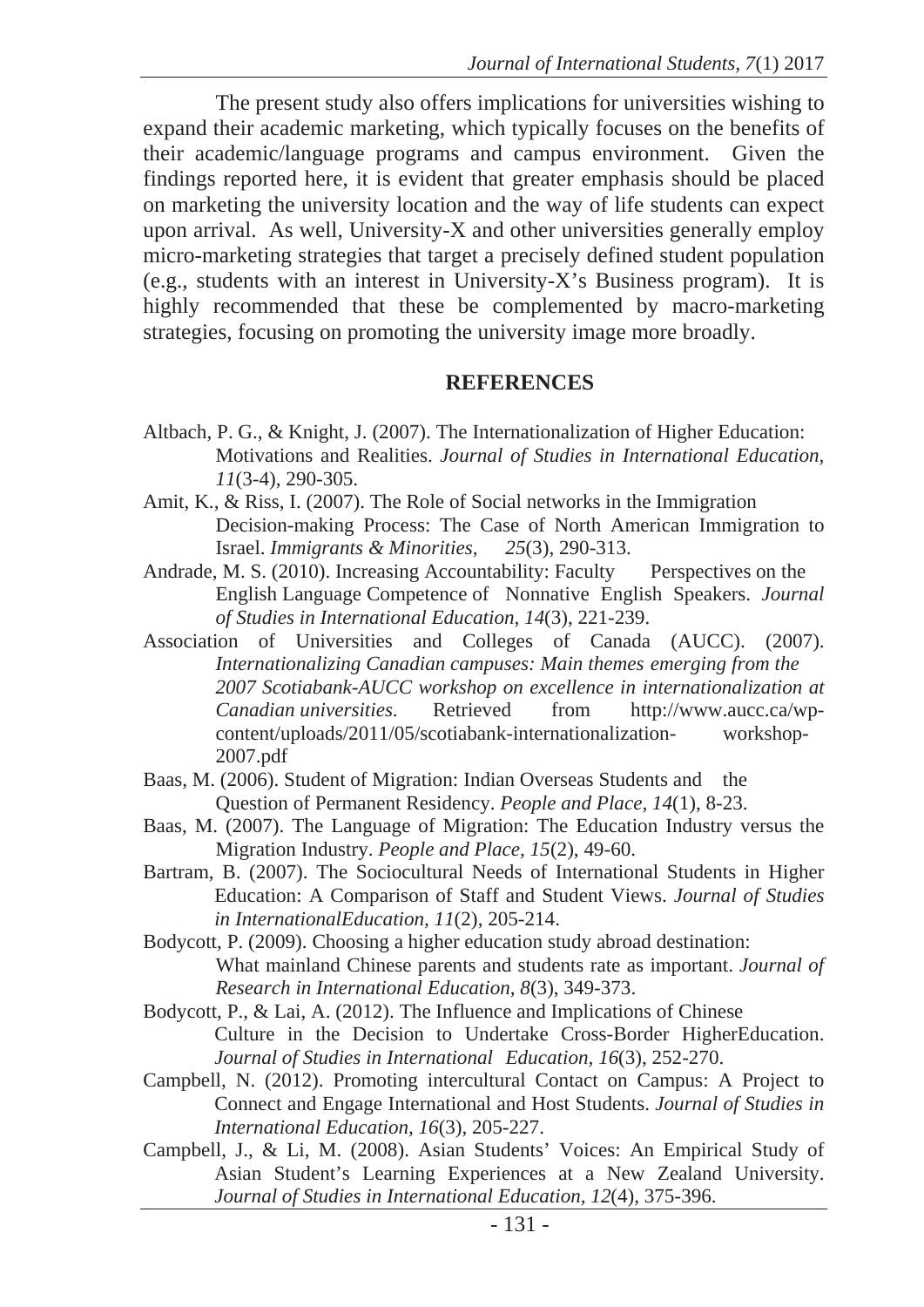Canadian Bureau for International Education (CBIE). (2009). *Canada First: The 2009 Survey of International Students.* 

- Canadian Bureau for International Education (CBIE). (2016). *Facts and Figures: Canada's performance in international education, 2015*. Retrieved from http://www.cbie.ca/about-ie/facts-and-figures/
- Canadian Federation of Students-Ontario. (2010). The Impact of Government Underfunding On Students. Retrieved from http://cfsontario.ca/ downloads/CFS- Underfunding%20Factsheet.pdf
- उetin, R. (2003). Planning and Implementing Institutional Image and Promoting Academic Programs in Higher Education. *Journal of Marketing for Higher Education, 13*(1-2), 57-75.
- Chen, L.-H. (2008). Internationalization or International Marketing? Two Frameworks for Understanding International Students' Choice of Canadian Universities. *Journal of Marketing for Higher Education, 18*(1), 1-33.
- Cheng, R., & Erben, A. (2012). Language Anxiety: Experiences of Chinese Graduate Students at U.S. Higher Institutions. *Journal of Studies in International Education, 16*(5), 477-497.
- Denzin, N. K., & Lincoln, Y. S. (2003). *Strategies of Qualitative Inquiry* (2nd ed.). Thousand Oaks, CA: Sage
- Citizenship & Immigration Canada (CIC). (2013). *Facts and Figures 2012 Immigration overview: Permanent and temporary residents*. Retrieved from http://www.cic.gc.ca/english/resources/statistics /facts2012/teporary/16.asp
- Citizenship & Immigration Canada (CIC). (2014a). Retrieved from http://www.cic.gc.ca/english/resources/statistics/facts2013 preliminary/08.asp
- Citizenship & Immigration Canada (CIC). (2014b). *Express Entry*. Retrieved http://www.cic.gc.ca/english/immigrate/express/express- entry.asp
- Citizenship & Immigration Canada (CIC). (2014c). Retrieved from http://www.cic.gc.ca/english/immigrate/cec/applications-accepted.asp
- Department of Finance Canada. (2014). Retrieved from http://www.fin.gc.ca/fedprov/his-eng.asp
- Fama, M. (2011). A New Era for Canada's International Student Program. *Canadian Diversity, 8*(5), 11-14.
- Foreign Affairs, Trade and Development Canada (FATDC). (2012). *International Education: A Key Driver of Canada's Future Prosperity.* Retrieved from http://www.international.gc.ca/education/assets/pdfs/ies\_report\_rapport\_se i-eng.pdf
- Foreign Affairs, Trade and Development Canada (FATDC). (2014). *Canada's International Education Strategy.* Retrieved from http://international.gc.ca/global-markets-marchesmondiaux/assets/pdfs/overview-apercu-eng.pdf
- Gleason, P. M., Harris, J., Sheean, P. M., Boushey, C. J., & Bruemmer, B. (2010). Publishing Nutrition Research: Validity, Reliability, and Diagnostic Test Assessment in Nutrition-Related Research. *Journal of the American Dietetic Association, 11*(3), 409-419.
- Godard, B. (2010). Chapter 3: The Risk of Critique: Voices across the Generations. In J. Newson and C. Polster (Eds.), *Academic callings: The University We*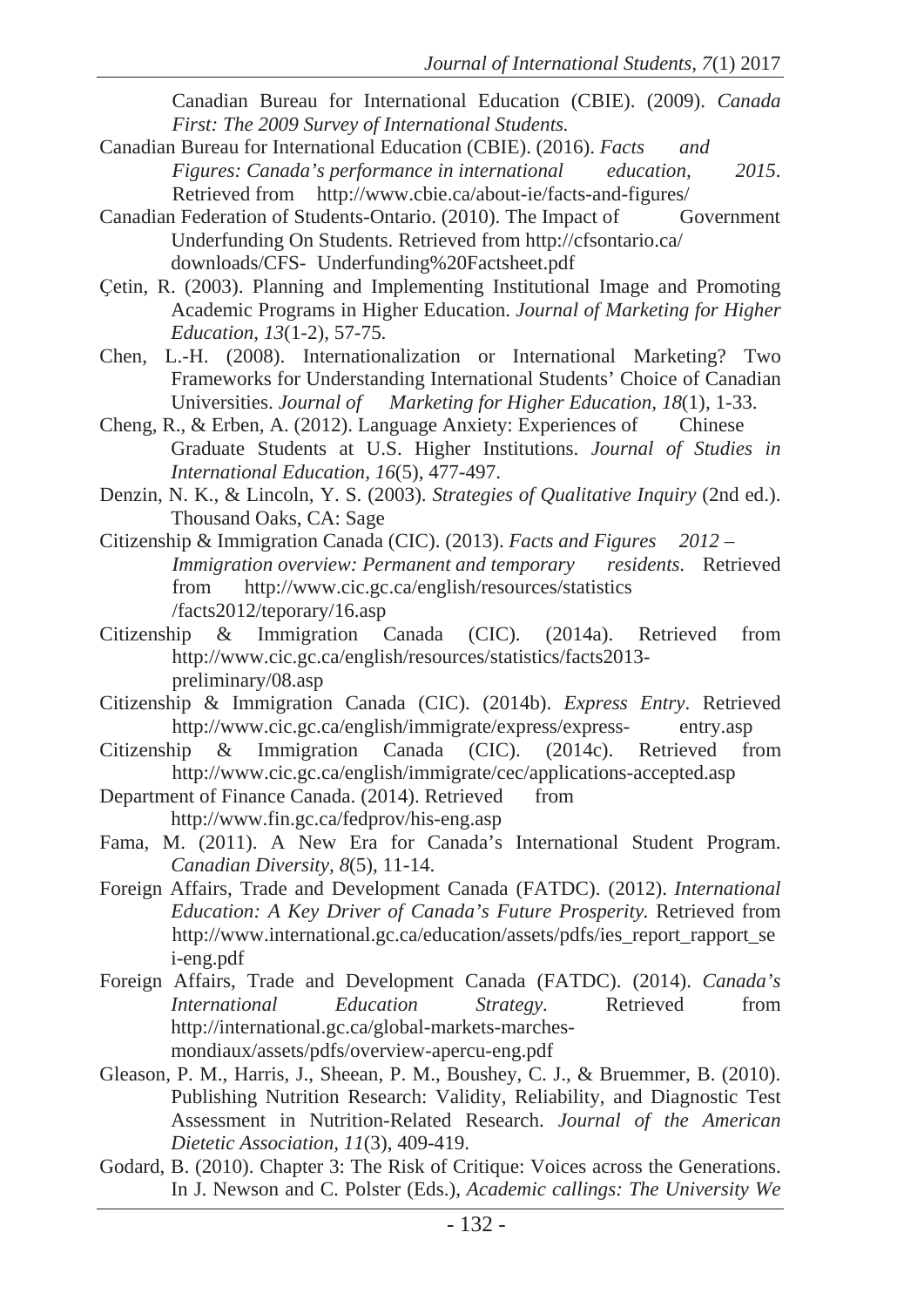*Have Had, Now Have, and Could Have* (pp. 26-34). Toronto, Canada: Canadian Scholars' Press.

- Hanassab, S., & Tidwell, R. (2002). International Students in Higher Education: Identification of Needs and Implications for Policy and Practice. *Journal of Studies in International Education, 6*(4), 305-322.
- Handberg, C., Thorne, S., Midtgaard, J., Nielsen, C. V., & Lomborg, K. (2015). Revisiting Symbolic Interactionism as a Theoretical Framework Beyond the Grounded Theory Tradition. *Qualitative Health Research, 25*(8), 1023- 1032.
- Harvey, D. (2005). *A Brief History of Neoliberalism*. New York, NY: Oxford University Press.
- Hudzik, J. K. (2010). The Economy, Higher Education, and Campus Internationalization. *International Educator, May/June,* 96-102.
- Institute of International Education. (2016). Fast Facts Open Doors 2015. *Research and Publications: Open Doors*. Retrieved, http://www.iie.org/en/Researchand-Publications/Open-Doors/Data/Fast-Facts#.Vy-Susv2YdV
- Knight, J. (2004). Internationalization Remodeled: Definition, Approaches, and Rationales. *Journal of Studies in International Education, 8*(1), 5-31.
- Kotler, P., & Fox, K. F. A. (1985). *Strategic Marketing for Educational Institutions*. Englewood Cliffs, CA: Prentice Hall.
- Kvale, S. (1996). *InterViews: An introduction to qualitative research interviewing*. Thousand Oaks, CA: Sage Publications.
- Magnusson, J.-L. (2000). Examining Higher Education and Citizenship in a Global Context of Neoliberal Restructuring. *Canadian Ethnic Studies/Etudes ethniques au Canada, 32*(1), 72-88.
- Maringe, F. (2010). The Meanings of Globalization and Internationalization in HE: Findings from a World Survey. In F. Maringe & N. Foskett (Eds.), *Globalization and Internationalization in Higher Education: Theoretical, Strategic and Management Perspectives* (pp. 17-34). London, New York: Continuum International Publishing Group.
- Mazzarol, T., & Hosie, P. (1996). Exploring Australian higher education: future strategies in maturing market. *Quality Assurance in Education, 4*(1), 37-50.
- Mazzarol, T., & Soutar, G. N. (2001). *Push-Pull Factors Influencing International Student Destination Choice*. CEMI Discussion Paper Series, DP 0105, Centre for Entrepreneurial Management and Innovation. Retrieved from http://www.cemi.com.au/sites/all/publications/CEMI%20DP0105%20Maz zarol%20and%20Soutar%202001.pdf
- Mazzarol, T., Soutar, G. N., Smart, D., & Choo, C. (2001). Perceptions, information and choice: Understanding how Chinese students select a country for overseas study. *Australian Education International: Department of Education, Training and Youth Affairs,* i-96.
- Mazzarol, T., Soutar, G. N., & Thein, V. (2001). Critical Success Factors in the Marketing of an Educational Institution: A Comparison of Institutional and Student Perspectives. *Journal of Marketing for Higher Education, 10*(2), 39-57.
- Mazzarol, T., & Soutar, G. N. (2002). "Push-pull" factors influencing international student destination choice. *The International Journal of Education Management, 16*(2), 82-90.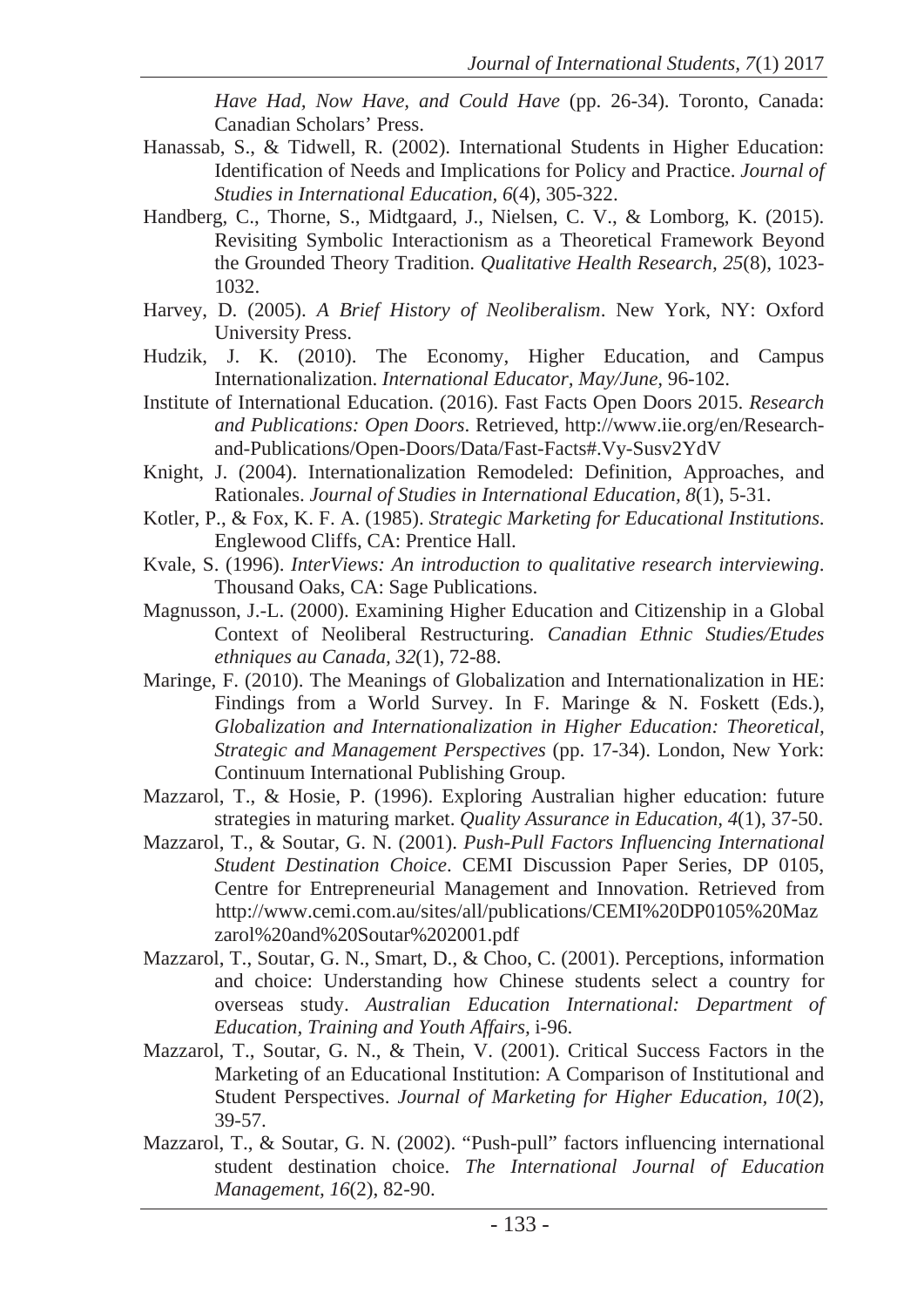- Metcalfe, A. S. (2010). Revisiting Academic Capitalism in Canada: No Longer the Exception. *The Journal of Higher Education, 81*(4), 489-514.
- Michael, S. (1990). Marketing Educational Institutions: Implications for Administrators. *International Journal of Education Management, 4*(5), 23- 30.
- Newson, J., Polster, C., & Woodhouse, H. (2012). *Toward an alternative future for Canada's corporatized universities. English Studies in Canada, 38*(1), 51- 70.
- Oplatka, I., & Hemsley-Brown, J. (2010). The Globalization and Marketization of Higher Education: Some Insights from the Standpoint of Institutional Theory. In F. Maringe & N. Foskett (Eds.), *Globalization and Internationalization in Higher Education: Theoretical, Strategic and Management Perspectives* (pp. 65-80). London, New York: Continuum International Publishing Group.
- Pan, S.-Y. (2010). Changes and Challenges in the Flow of International Human Capital: China's Experience. *Journal of Studies in International Education, 14*(3), 259-288.
- Pimpa, N. (2005). Marketing Australian Universities to Thai Students. *Journal of Studies in International Education, 9*(2), 137-146.
- Roslyn Kunin & Associates, Inc. (RKA, Inc.). (2012). *Economic Impact of International Education in Canada.* Accessed from http://www.international.gc.ca/education/assets/pdfs/economic\_impact\_en. pdf
- Sandelowski, M. (2000). Whatever Happened to Qualitative Description? *Research in Nursing & Health, 23*(4), 334-340.
- Scott, P. (2000). Globalisation and Higher Education: Challenges for the 21st Century. *Journal of Studies in International Education, 4*(1), 3-10.
- Shanghai Ranking Consultancy. (2014). *Academic Ranking of World Universities*. Retrieved from http://www.shanghairanking.com/aboutarwu.html
- Sidhu, R. (2002). Educational Brokers in Global Education Markets. *Journal of Studies in International Education, 6*(1), 16-43.
- Sidhu, R. K. (2006). *Universities and Globalization: To Market, To Market.*  Mahwah, India: New Jersey.
- Springer, S. (2012). Neoliberalism as discourse: between Foucauldian political economy and Marxian poststructuralism. *Critical Discourse Studies, 9*(2), 133-147.
- Teeple, G. (2000). Chapter 16: The Decline of the Canadian Welfare State: Policies and Implications of Retrenchment. In B. S. Bolaria (Ed.), *Social Issues and Contradictions in Canadian society* (3rd ed., pp. 434-468). Toronto, Canada: Harcourt Canada Ltd.
- UNESCO Institute for Statistics (UIS). (2016). *Global Flow of Tertiary-level Students.* Retrieved from http://www.uis.unesco.org/Education/ Pages/international-student-flow-viz.aspx
- Valiani, S. (2013). Shifting Landscape of Contemporary Canadian Immigration Policy. In L. Goldring & P. Landolt (Eds.), *Producing and Negotiating Non-Citizenship: Precarious Legal Status in Canada* (pp. 55-70)*.* Toronto, Canada: University of Toronto Press.